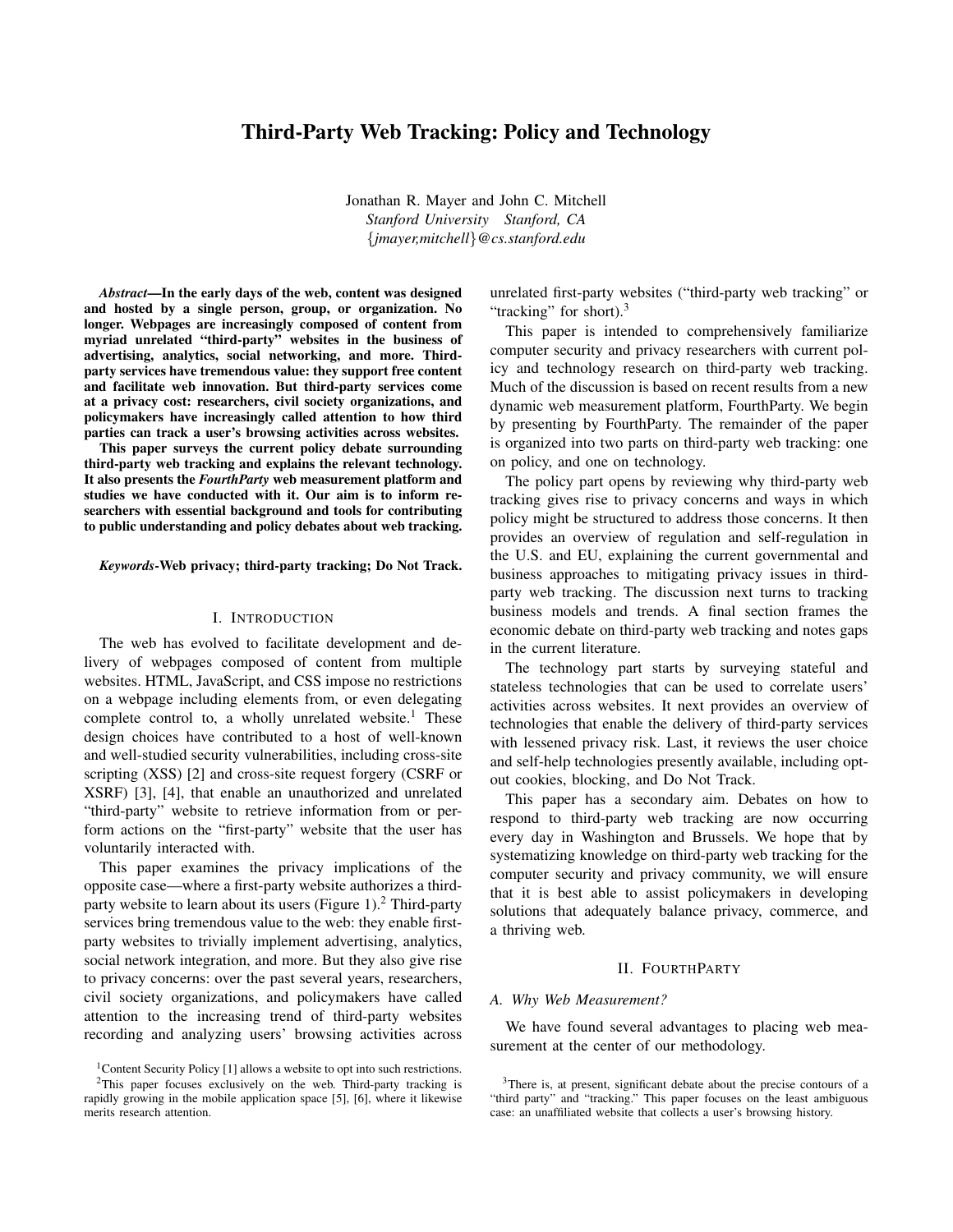

Figure 1. Third-party advertising, social, and video content on the New York Times website. Analytics content is not visible.

Web measurement provides objective, reliable evidence that both furthers public understanding and establishes a sound basis for policymaking.

Second, web measurement is fast. Many claims about specific tracking practices can be supported or rebutted with mere hours of web measurement work.<sup>4</sup>

Web measurement facilitates longitudinal study. Often the very same hardware and software can be reused to collect and analyze data even years apart.

Last, web measurement can often be automated. Once a generic measurement tool has been built, it can be trivially applied to millions of websites.

# *B. Design Principles*

Prior work on third-party web tracking has largely taken one of three approaches to measurement: monitor network traffic (e.g.  $[10]$ ,  $[11]$ ,  $[12]$ ,  $[13]$ ), manually inspect browser state (e.g. [8], [14]), or develop a custom tool for a specific measurement task (e.g. [15], [16], [17]).

We developed FourthParty around three design principles that improve on these approaches.

*1) General-purpose instrumentation:* By implementing comprehensive instrumentation and logging only once, FourthParty avoids the need for many purpose-built tools, decreases duplication of effort, and trims development time.

*2) Production web browser:* Building on a production browser allows reuse of existing add-ons, including for automation, and closely emulates real-world browsing.

*3) Standardized log format:* A standardized, easy-tomanipulate log format facilitates data sharing and cuts back on redundant data gathering.

# *C. Implementation*

We implemented FourthParty as an extension to Mozilla Firefox. It currently instruments the browser APIs for HTTP traffic, DOM windows, cookies, and resource loads. Fourth-Party also instruments JavaScript API calls on the window, navigator, and screen objects using getters, setters, and ECMAScript proxies [18]. All events are logged to a SQLite database.

On many pages FourthParty does not perceivably slow down Firefox; on highly dynamic pages, it can increase page load time by roughly 2-3x. We plan to make substantial performance improvements in an upcoming revision.

#### *D. Analysis with FourthParty*

Analyzing FourthParty data is fast. All of the FourthParty results presented in this paper were generated with Python

<sup>4</sup>For example, when an advertising network contested our discovery that it was "history sniffing" [7], we were able to secure independent confirmation from two other research groups the same day. When Ayenson et al. [8], [9] contacted us on a weekday afternoon about a web analytics company using multiple "supercookie" technologies (see Section VII-A), we were able to verify their findings by evening.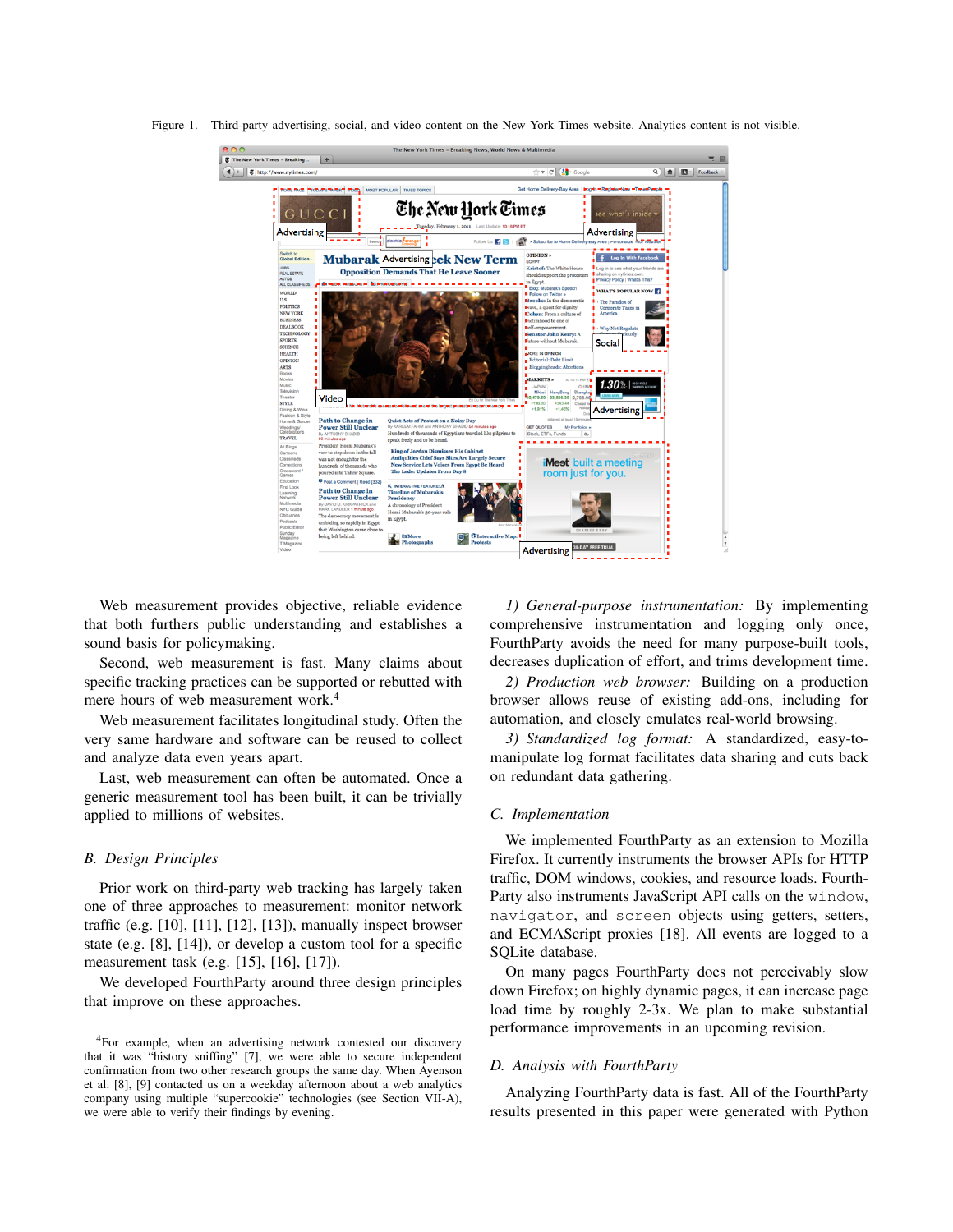scripts, most of which took seconds to execute on a consumer notebook with databases including visits to thousands of popular websites.

Analyzing FourthParty data is also easy for researchers who are already familiar with SQL syntax. For example, a query that counts Google Analytics reports with an anonymizeIp instruction (see Section VIII-B) is just:

```
select count(*) from http_requests
where url like
'%google-analytics.com/__utm.gif%&aip=1%'
```
See http://fourthparty.info for the FourthParty source and related resources.

We used FourthParty to conduct many of studies we present in this paper, including on information leakage (Section III-B3), tracking technologies (Section VII), and blocking tool effectiveness (Section IX-B).

#### THIRD-PARTY WEB TRACKING POLICY

### III. PRIVACY PROBLEMS

This section reviews the privacy implications of thirdparty web tracking and notes the range of policy responses. The discussion proceeds in four phases. First, it details the browsing history information that is available to third parties and how that information is identifiable. Second, it explains how third-party web tracking could harm users. Third, it reviews survey results consistently showing that users would prefer to not be tracked. Last, it details the policy positions that various stakeholders have adopted in response.

# *A. Information Available*

Web browsing history is inextricably linked to personal information. The pages a user visits can reveal her location, interests, purchases, employment status, sexual orientation, financial challenges, medical conditions, and more. Examining individual page loads is often adequate to draw many conclusions about a user; analyzing patterns of activity allows yet more inferences.

When a first-party page embeds third-party content, the third-party website is ordinarily made aware of the URL of the first-party page through an HTTP referrer or equivalent.<sup>5</sup> If the page embeds a script tag from a third party, the third party will also often learn the web page's title from document.title. Some first parties will voluntarily transmit even more information.

Collection of sensitive personal information is not a hypothetical concern. In mid-2011 we discovered that an advertising network, Epic Marketplace, had publicly exposed its interest segment data, offering a rare glimpse of what third-party trackers seek to learn about users [7]. User segments included menopause, getting pregnant, repairing bad credit, and debt relief. Several months later we found that the free online dating website OkCupid was sending to the data provider Lotame how often a user drinks, smokes, and does drugs [19]. When Krishnamurthy et al. [10] tested search queries on ten popular health websites, they found a third party learned of the user's query on nine of them.

## *B. Identifiability*

A web browsing history is often personally identified or identifiable. Narayanan [20] recently proposed a taxonomy of five ways in which a pseudonymous<sup>6</sup> browsing history might become identified. Note that pseudonymity is quite fragile in protecting identity: discovering a user's identity *once* in a pseudonymous system is sufficient to also identify past and future interactions with the user.

*1) The third party is also a first party:* The third party may be a first party in another context, where the user voluntarily provided her identity. Facebook, for example, has over 800 million users and enforces a requirement that users provide their real name to the service. When a page includes a third-party Facebook social widget, Facebook identifies the user to personalize the widget.

*2) A first party sells the user's identity:* Some first-party websites voluntarily provide ("leak") a user's identity to third parties for pay. Some have even made a business model of it, usually appearing as a free sweepstakes or quiz. Several advertising data providers (e.g. Datalogix [21]) buy identifying information, retrieve the user's dossier from an offline consumer database, and use it to target advertising.

*3) A first party unintentionally provides identity:* If a website puts identifying information in a URL or page title, it may unintentionally leak the information to third parties. In a 2011 paper [10], Krishnamurthy et al. examined signup and interaction with 120 popular sites for information leakage to third parties. They reported that an aggregate of 48% leaked a user identifier<sup>7</sup> in a Request-URI or referrer.

Using a similar methodology, we examined identifying information leakage on the Quantcast U.S. top 250 websites [19]. We were able to test signup and interaction with 185 of the sites; we found that a username or user ID was sent to a domain with a different public suffix  $+ 1$  (PS+1)<sup>8</sup> on 113 (61%) of the websites in our sample. The five most frequent recipients and most prolific senders of username and user ID are presented in Table I and Table II respectively.

In the majority of instances the username or user ID was part of a user profile URL or page title. A better practice

<sup>8</sup>Public suffix  $+1$  is an alternative to top-level domain  $+1$  that is more accurate for purposes of privacy measurement. See [26].

<sup>5</sup>Some third-party content reports a first-party page's URL as a parameter in a request.

<sup>6</sup>We consider a web tracking system to be pseudonymous if it allows, with moderate probability, correlation of web activities by a device or user.

<sup>&</sup>lt;sup>7</sup>While there is room for further confirmatory research, there appears to already be substantial evidence that usernames and user IDs can trivially be used to identify a user [22], [23], [24], [25]. Some companies have already deployed username-based matching in their products, including for social user matching APIs (e.g. InfoChimps), creating user profiles (e.g. Spokeo), and recommending account linkage (e.g. Google Social Search).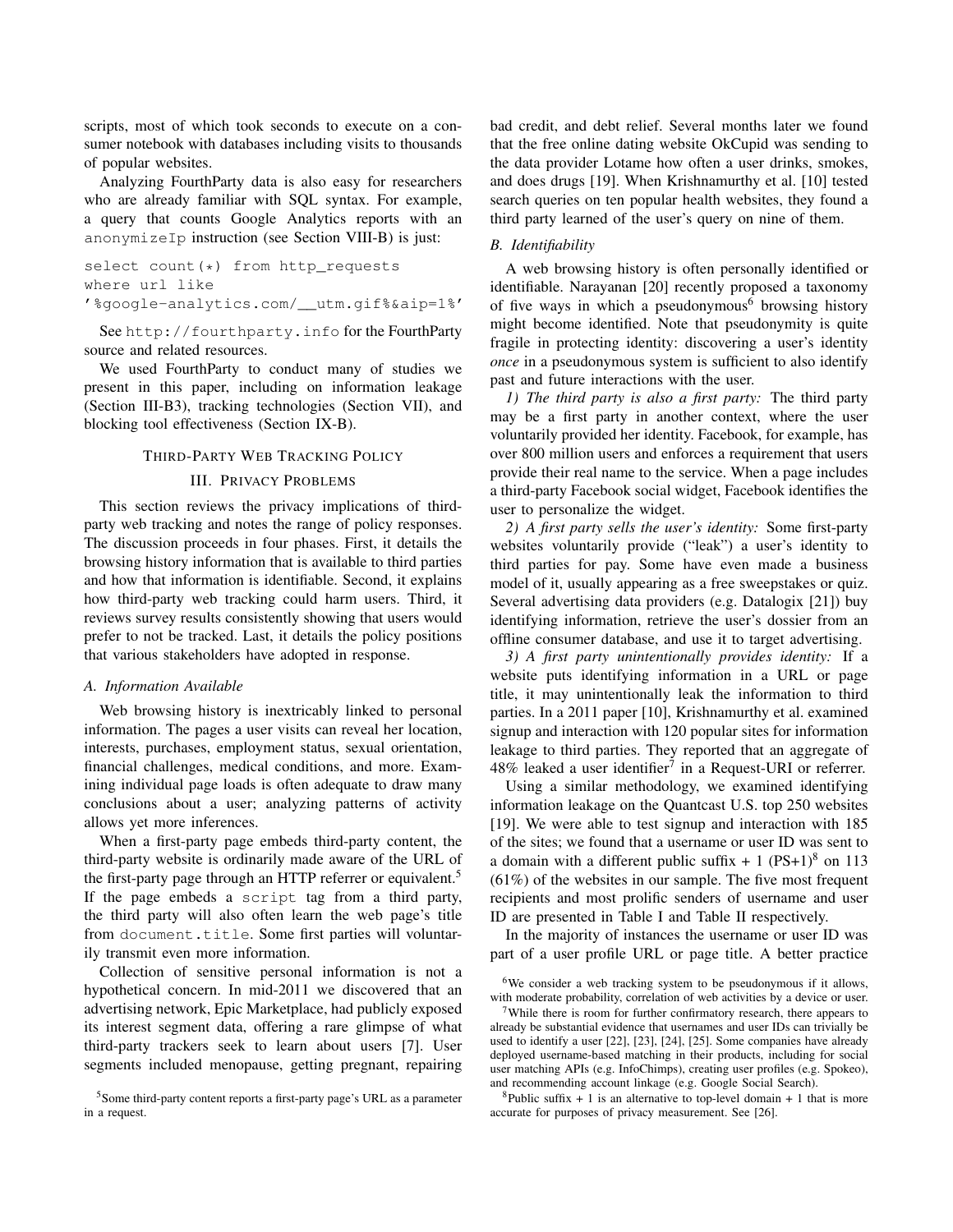#### Table I THIRD PARTIES RECEIVING USERNAME AND ID ON 185 POPULAR SITES.

| <b>Third-Party PS+1</b> | <b>Websites Leaking Username or ID</b> |
|-------------------------|----------------------------------------|
| scorecardresearch.com   | 81 (44%)                               |
| google-analytics.com    | 78 (42%)                               |
| quantserve.com          | 63 (34%)                               |
| doubleclick.net         | 62 $(34%)$                             |
| facebook.com            | 45 $(24%)$                             |

Table II POPULAR WEBSITES LEAKING USERNAME AND ID.

| <b>First-Party PS+1</b> | Third-Party PS+1s Receiving Username or ID |
|-------------------------|--------------------------------------------|
| rottentomatoes.com      | 83                                         |
| cafemom.com             | 59                                         |
| lyricsmode.com          | .54                                        |
| ivillage.com            | 53                                         |
| livejournal.com         | 53                                         |

would be to use a single URL for all users viewing their own profile, e.g. http://example.com/self/, and to never include the username or user ID in the page title. Several of the sites we contacted were willing to implement these fixes, but many more preferred the functionality, convenience, and aesthetic of a username or user ID in URLs. It seems quite likely the practice will persist indefinitely among even the most popular sites.

We also observed other forms of identifying information leak. For example:

- Viewing a local ad on the Home Depot website sent the user's first name and email address to 13 companies.
- Entering the wrong password on the Wall Street Journal website sent the user's email address to 7 companies.
- Changing user settings on the video-sharing site Metacafe sent first name, last name, birthday, email address, physical address, and phone numbers to 2 companies.

In all of these cases the identifying information was included as a parameter in a first-party URL. The better practice is to send identifying information as part of a POST request body so it will not inadvertently leak to third parties.

*4) The third party uses a security exploit:* A third party may exploit a cross-site security vulnerability on a first-party website to learn the user's identity. Narayanan has shown how inadequate frame busting can facilitate identifying a user [27]. Huang and Jackson more recently demonstrated practical user identification through Facebook and Twitter sharing widget clickjacking [28].

*5) Re-identification:* The third party could match pseudonymous browsing histories against identified datasets to re-identify them, much like Narayanan and Shmatikov did with the Netflix Prize dataset [29] and the Flickr and Twitter social graphs [30], and Acquisti et al. did more recently with personal photos on a dating site [31]. A third party might, for example, compare browsing activity to the times and locations of links publicly shared by Twitter users.

# *C. Possible Harms*

The risk of harm to consumers from web tracking arises from myriad potential scenarios. Each *particular* scenario may have a low probability of occurring. But the chance of *some* scenarios occurring is substantial, especially when considered over time and across many companies.

When considering harmful web tracking scenarios, we find it helpful to focus on four variables. First, an *actor* that causes harm to a consumer. The actor might, for example, be an authorized employee, malicious employee, competitor, acquirer, hacker, or government agency. Second, a *means of access* that enables the actor to use tracking data. The data might be voluntarily transferred, sold, stolen, misplaced, or accidentally distributed. Third, an *action* that harms the consumer. The action could be, for example, publication, a less favorable offer, denial of a benefit, or termination of employment. Last, a particular *harm* that is inflicted. The harm might be physical, psychological, or economic.

The countless combinations of these variables result in countless possible bad outcomes for consumers. To exemplify our thinking, here is one commonly considered scenario: A hacker (actor) breaks into a tracking company (means of access) and publishes its tracking information (action), causing some embarrassing fact about the consumer to become known and inflicting emotional distress (harm).<sup>9</sup>

Risks associated with third-party tracking are heightened by the lack of market pressure to exercise good security and privacy practices. If a first-party website is untrustworthy, users may decline to visit it. But, since users are unaware of the very existence of many third-party websites, they cannot reward responsible sites and penalize irresponsible sites.<sup>10</sup>

# *D. User Preferences*

User surveys have consistently shown opposition to third parties collecting and using browsing activity. A 2009 representative U.S. phone survey by Turow et al. [33] found that 87% of respondents would not want advertising based on tracking. In an unrepresentative 2010 survey of Amazon Mechanical Turk users by McDonald and Cranor [34], only 45% of respondents wanted to be shown any ads that had been tailored to their interests. A December 2010 USA Today/Gallup poll [35] reported 67% of respondents thought behavioral targeting should be outright *illegal*. In a mid-2011 representative U.S. online survey by TRUSTe and Harris Interactive [36], 85% of respondents said they would not consent to tracking for ad targeting, and 78% said they would not consent to tracking for website analytics.

<sup>&</sup>lt;sup>9</sup>There has not yet been a reported data breach that involved release of third-party web tracking data. (Current data breach notification laws may not extend to third-party web tracking information.) Hackers have begun to target marketing companies; one of the largest data breaches of 2011 was at Epsilon, an email marketing company [32].

<sup>10</sup>Publishers could somewhat stand in for users by demanding good corporate practices, but they have in large measure declined to do so.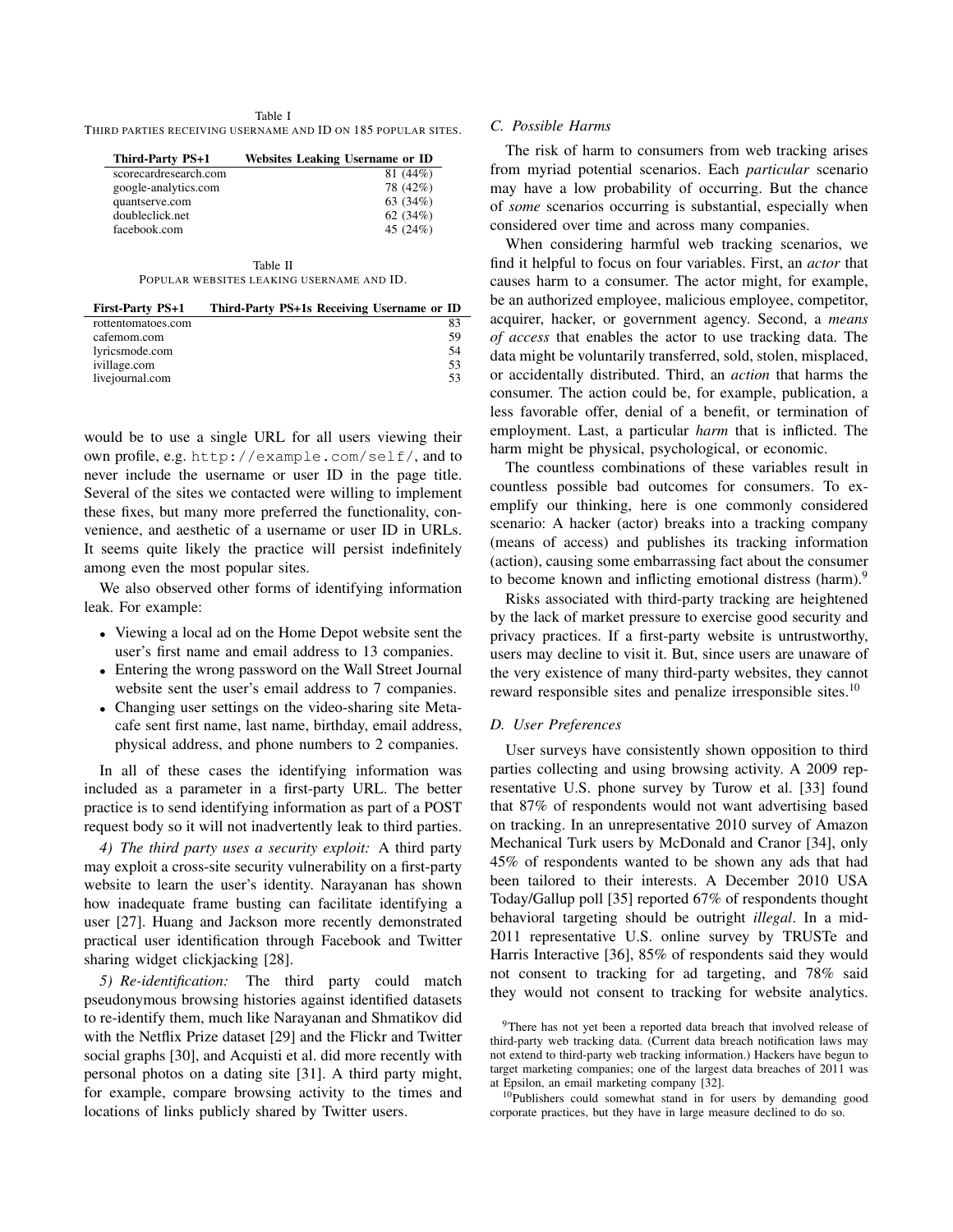Finally, a 2012 representative telephone survey by Pew Research found that 68% of respondents were "not okay" with behavioral advertising [37].

One area for future survey work is in disaggregating user preferences about collection of tracking data from preferences about specific uses of tracking data. The survey literature has largely (but not entirely) focused on behavioral advertising, which can conflate data collection and use.

Another area for future research is preference balancing. All of the above studies examined user preferences independent of economic considerations; there remains a need for work that more directly examines the economic tradeoffs users would make to be or not be tracked.

# *E. Policy Views*

Policy views on third-party web tracking vary substantially. All stakeholders agree that consumers should have some degree of control over web tracking, but there are many points of disagreement on specifics.

- *What should consumers be able to control?* Many policymakers and advocates believe consumers should have control over the *collection* of web tracking information. Online advertising trade groups have argued that control should only extend to specific *uses* of data.
- *What should the default be?* EU policymakers believe no tracking should be the default [38]; advertising trade groups have argued tracking should be the default [39].
- *Who should design the choice mechanism?* Advertising trade groups would like to control choice mechanism design [39]. Many policymakers and advocates believe the browser vendors should retain design responsibility.

Views on web tracking policy are, of course, shaded by underlying priorities. Some, particularly consumer advocates and EU policymakers, view online privacy as a *fundamental human right*. Others, including many researchers and U.S. policymakers, see consumer choice about tracking privacy risks as a means to maximize *welfare*. <sup>11</sup> Mozilla [40], [41] takes the position that giving consumers a *choice* about tracking is itself a policy goal. Third-party websites and advertising trade groups largely defend current practices with arguments rooted in welfare—that the subsidy to content outweighs consumer privacy risks—and *economic rights*.

# IV. REGULATION AND SELF-REGULATION

Third-party web tracking has, until recently, largely existed in a regulatory vacuum. The following subsections detail limits imposed by U.S. and EU law, as well as the online advertising industry's self-regulatory programs.

# *A. United States*

The Federal Trade Commission (FTC) is the leading federal regulatory and law enforcement agency for consumer protection. The FTC has narrowly circumscribed general statutory authority: it can only prevent business practices that are either "unfair" or "deceptive" under 15 U.S.C. § 45. On tracking issues the agency has generally relied on its deception authority, where a company breaches an express representation it has made to consumers.<sup>12</sup> The FTC almost always settles a company's first violation with a consent order and slight (if any) payment; though not directly financially punitive, business are loath to endure the expense, burden, and negative publicity of a federal law enforcement action. A subsequent violation of a consent order can result in significant monetary penalties.

Signaling its heightened interest in the area, the FTC brought three enforcement actions related to third-party web tracking in 2011.

- Chitika, a display advertising network, offered an optout cookie that expired after ten days [42].
- ScanScout, an in-video advertising network, used "Flash cookies" but told users they could prevent tracking by disabling cookies [43].
- Facebook claimed that it would not share personal information about its users with advertisers, but it leaked user IDs in referrers for ad clicks and third-party applications [44].

The FTC wields significant soft power that complements its enforcement activity. The agency can threaten enforcement, propose legislation, or publicly call on businesses to improve their practices. The FTC has been particularly vocal on web tracking; since late 2010 [45] commissioners and staff have consistently called for a Do Not Track consumer choice mechanism that is universal, usable, persistent, enforceable, and limits data collection [46] (see Section IX-C).

State attorneys general have consumer protection authority that largely parallels (and in some states exceeds) the FTC's. No attorney general's office has yet brought an enforcement action over tracking-related practices.<sup>13</sup>

Civil class action attorneys have attempted to raise a number of federal and state claims over third-party web tracking practices. In early litigation, several companies agreed to multi-million dollar settlements (e.g. [48]). Defendants in many recent suits have won dismissal on insufficient showing of harm (e.g. [49]).

 $11$ We, for example, believe web tracking policy should aim to maximize welfare by setting a default that maximally satisfies aggregate user and website preferences and enabling bargaining with minimal transaction costs.

<sup>&</sup>lt;sup>12</sup>The FTC has used its unfairness authority in other privacy contexts. Enforcement actions for inadequate security precautions that allowed a data breach, for example, have rested on unfairness.

<sup>&</sup>lt;sup>13</sup>State attorneys general have been increasingly scrutinizing online privacy practices. The Attorney General of California, for example, recently threatened litigation against mobile application developers that do not provide a privacy policy as required by the Online Privacy Protection Act, Cal. Bus. & Prof. Code §§ 22575-22579 [47].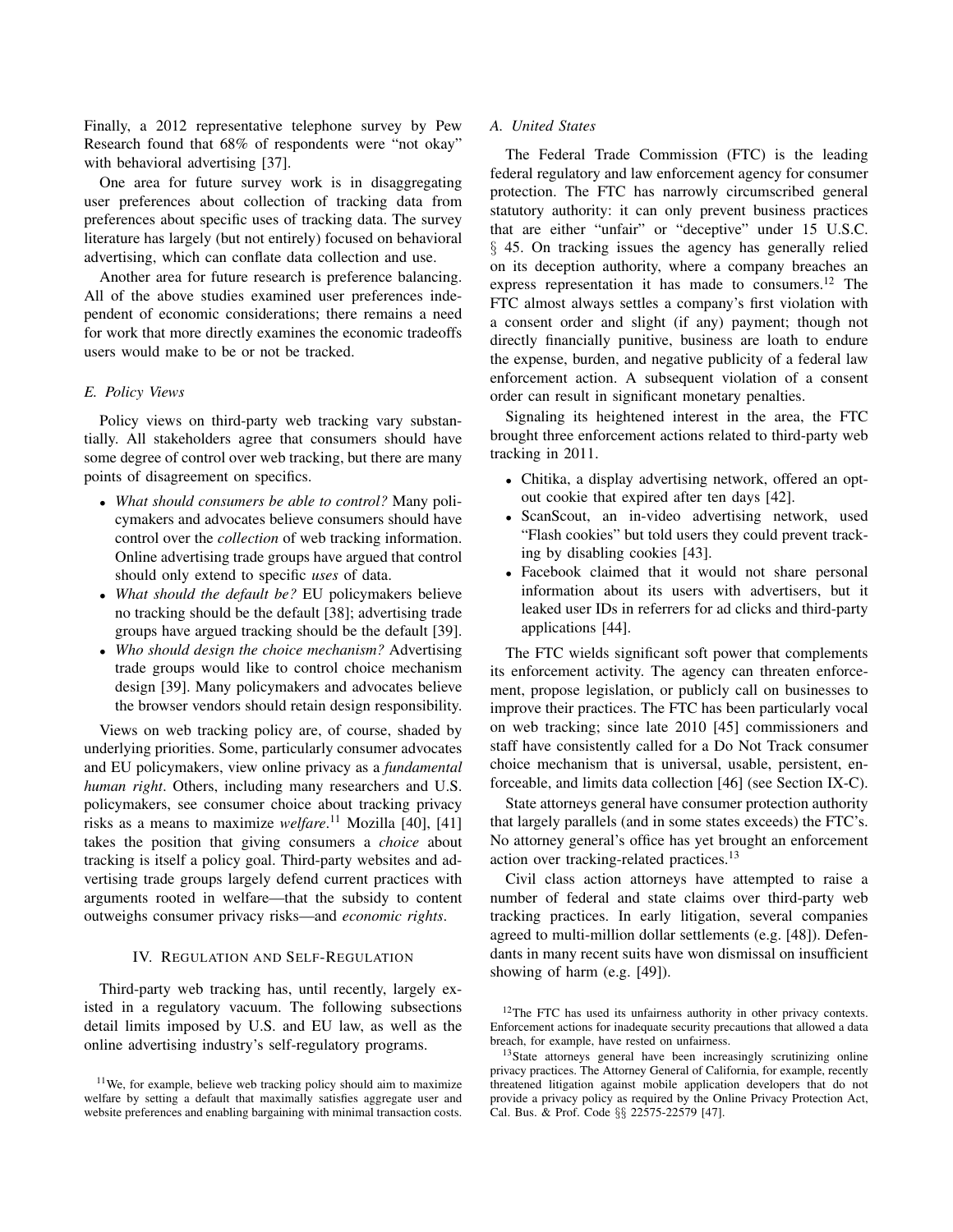In early 2012 the White House released a long-awaited online privacy report from a policy collaboration with the Department of Commerce [50]. The report calls for baseline privacy legislation and Commerce-mediated multistakeholder codes of conduct that are ratified and enforced by the FTC. The White House and Commerce Department have not indicated their proposals would alter the FTC's present leadership on web tracking issues, and the Chairman of the FTC has suggested he shares that view [51].

# *B. European Union*

The 2002 ePrivacy Directive, 2002/58/EC, mandated that websites enable users to opt out of having information stored in their browser, except as "strictly necessary" to provide service "explicitly requested" by the user. In practice the directive has had little effect; member states have not taken any measures to enforce compliance, and in many cases they have treated browser cookie settings as adequate implementation (see [52]).

A 2009 amendment to the ePrivacy Directive, 2009/136/EC, replaced the opt-out rule with an optin consent rule (see [53], [54], [55]). Member state implementations initially split. Some states suggested existing browser cookie settings would remain adequate, on the legal theory that they convey "implicit consent." The majority view, and the developing consensus, is that the directive requires explicit, affirmative consent for each third party, and that Do Not Track (see Section IX-C) could satisfy the consent requirement of the directive. This view has been endorsed by leaders in both the European Commission [56], [57], [58], the EU's executive branch, and the Article 29 Working Party [53], [52], [38], a data protection advisory body. EU and state authorities have yet to enforce compliance with the amended ePrivacy Directive.

In February 2012 the European Commission proposed a new set of revisions to EU data protection law [59]. Recommended provisions would clarify that consent must be explicit, unambiguously extend the reach of regulations to non-EU companies that track EU residents, and impose a stringent penalty structure reaching up to 2% of revenue.

# *C. Online Advertising Self-Regulation*

The online advertising industry has largely harmonized self-regulatory efforts in the U.S. (the Network Advertising Initiative, NAI [60] and the Digital Advertising Alliance, DAA [61]) and the EU (the Interactive Advertising Bureau Europe, IAB Europe [62]). All three programs impose the same consumer choice requirement: participating companies must allow users to opt out of behavioral advertising, that is, ad targeting based on tracking. Note that this is a choice about one particular use of data; collection and other uses of third-party tracking data are unaffected.<sup>14</sup>

Participation in self-regulation has fluctuated with waxing and waning government scrutiny [65]. At present most of the largest online advertising and analytics companies participate, and most of the smaller ones do not. Social networks and content providers are almost entirely absent.

The DAA announced in late 2011 [63] that it would attempt to expand its program to non-advertising businesses and that it would broaden its consumer choice requirement to nearly all uses of third-party data for per-device<sup>15</sup> personalization. Most of the largest social networks and content providers were not stakeholders in the DAA's program expansion and have not signaled acceptance.

There has been scant industry enforcement against businesses that violate self-regulatory principles. In late 2011 the Better Business Bureau announced its first "decisions" against companies that had defective opt-out cookie mechanisms (see Section IX-A); the companies fixed their opt-out cookies, but were not otherwise penalized [66]. The NAI has released an annual "Compliance Report" since 2009 [67], [68], [69]. Only one company has been penalized for noncompliance; it is required to undergo an annual independent privacy audit for three years.

#### V. BUSINESS MODELS AND TRENDS

There are, broadly, six common business models for thirdparty websites: advertising companies, analytics services, social networks, content providers, frontend services, and hosting platforms. This taxonomy is intended to assist researchers in modeling third-party businesses; in practice, many services cut across business models, and new business models are frequently attempted.

#### *A. Advertising Companies*

While pricing models in online advertising converged by the early 2000s on a small set of auction algorithms (see [70], [71]), marketplace structures vary. There are three main models: direct buy, ad networks, and ad exchanges.

*1) Direct Buy:* In the oldest model of online advertising, advertisers (and agencies) cut deals directly with first-party websites ("publishers"). This approach fell into disfavor for most websites in the late 1990s through 2000s, but remains the dominant model for search engine and social network advertising. Direct buy has, of late, experienced a renaissance among content publishers owing to the development of "private advertising exchanges," real-time advertising auctions run by publishers. Many implementations of direct buy

<sup>15</sup>The DAA has left the door open to per-user content tailoring, such as personalized social networking widgets [64].

<sup>&</sup>lt;sup>14</sup>The programs impose similar baseline requirements. All three mandate a modest degree of notice and transparency about behavioral advertising, reasonable security precautions for behavioral advertising data, and user consent for behavioral advertising use of narrow classes of sensitive information. All three also prohibit behavioral targeting specifically directed towards children. A recent revision of the DAA principles [63], [64] prohibits certain particularly sensitive uses of information.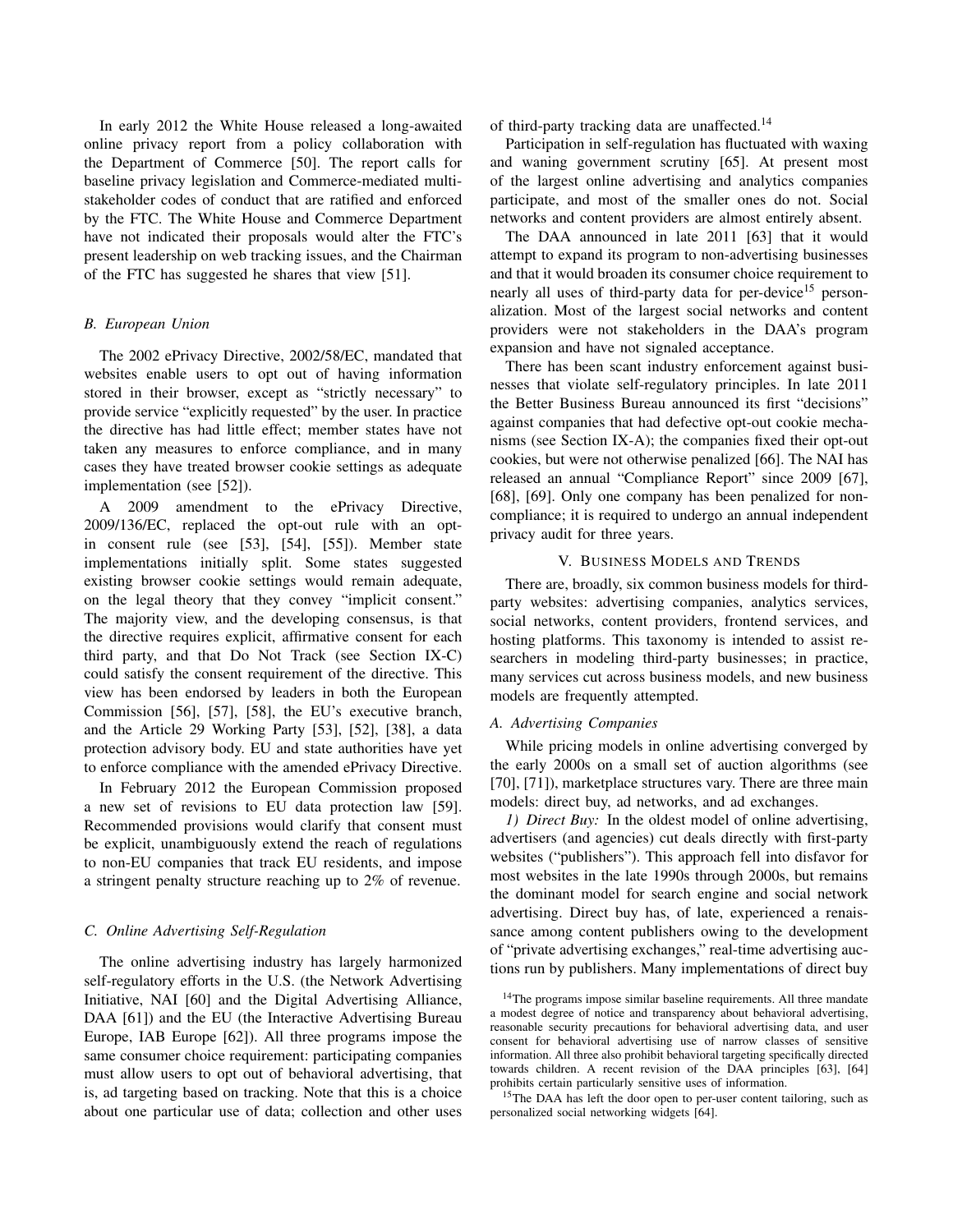advertising, especially search and social network advertising, do not load content from third-party websites, and therefore do not raise tracking privacy concerns.<sup>16</sup>

*2) Advertising Networks:* By the late 1990s growth in advertiser demand and ad slot supply ("inventory") made it impractical for advertisers and publishers to deal directly. Ad networks offered a solution by enabling advertisers to easily place ads with many publishers, and by allowing publishers to support their content with many advertisers with no ad sales team. Networks also brought the ability to systematically target ads to users, based on a publisher's estimated audience ("demographic targeting"), a user's location ("geographic targeting"), a web page's content ("contextual targeting"), or a user's browsing history ("behavioral targeting"). Ad networks remain the largest and most widely used intermediaries in online advertising.

*3) Advertising Exchanges:* In the mid-2000s publishers began seeking ways to monetize the "remnant" inventory they were not able to sell through an ad network. Ad exchanges offered to fill the slots, in real time, taking bids from many advertisers via many advertising networks ("realtime bidding" or "RTB"). Ad exchanges quickly extended beyond remnants, and a number of intermediary business models now exist in the exchange ecosystem.

- Demand-side platforms (DSPs), which are replacing ad networks as "virtual on-ramps" for advertisers to place bids in multiple ad exchanges.
- Supply-side platforms (SSPs) and yield optimizers, which assist publishers in strategically making inventory offerings to networks and exchanges so as to maximize revenue.
- Data providers, which sell ad targeting data to advertisers in real time. Data providers often base their targeting recommendations on tracking (e.g. Quantcast), information purchased from publishers (e.g. BlueKai), and offline consumer databases (e.g. Datalogix).

### *B. Analytics Services*

Third-party analytics services provide tools for websites to better understand their visitors, including demographics, user agents, and content views and interactions. While implementations of analytics can differ significantly, nearly all services have adopted one of two business models. Some firms (e.g. Adobe) offer analytics as a paid service; they disclaim any legal right to access a client's analytics data except as directed, and they take technical and business precautions to silo data between clients (see Section VIII-B). Other companies offer a free analytics service; they monetize the data they collect by using it for ad targeting (e.g. Quantcast), market understanding (e.g. Google Analytics), and other valuable ends.

# *C. Social Integration*

Social integration enables websites to offer personalized content and single sign-on to social network users. The bestknown forms of social integration are provided by first-party social networks, most prominently the Facebook like and comment widgets, the Twitter tweet and status widgets, and the Google +1 button. These social networks offer their widgets for free to increase user engagement and conduct market research; there has been some discussion of using social network data for third-party ad targeting [73].

Some social services, such as Disqus, exist almost exclusively in a third-party context. These services tend to operate on a freemium business model, offering more advanced functionality to paying website customers.

Various forms of intermediaries have sprung up to assist websites with social integration. One common business model is social sharing aggregation. Services like AddThis, ShareThis, and Meebo offer free widgets to websites that enable users to share with dozens of social networks. To monetize their widgets, the services collect tracking and usage data and sell it for ad targeting and market research.

Another growing intermediary business model is single sign-on aggregation. Gigya, for example, facilitates single sign-on with many identity providers.

# *D. Content Providers*

Content providers host video, maps, news, weather, stocks, and other media for embedding into websites. Some content providers, including YouTube, offer third-party widgets to both increase user engagement and generate revenue through in-widget advertising. Many others, such as the Associated Press, charge for their content.

# *E. Frontend Services*

Several third parties host JavaScript libraries and APIs that speed webpage loads (e.g. Google Libraries API) and enable new page functionality (e.g. Google Feed API).

# *F. Hosting Platforms*

Some third parties provide services that assist publishers in distributing their own content, such as blog platforms (e.g. Wordpress.com) and content distribution networks (e.g. Akamai).

#### *G. Market Trends*

Krishnamurthy and Wills have collected longitudinal web measurements of approximately 1,200 popular websites between 2006 and the present [74], [12], [13]. They report two consistent trends. First, tracking companies are rapidly increasing the share of websites that they span. Large trackers, including Google, Adobe, and Microsoft, have greatly extended their reach through acquisitions. Second, the number of trackers per page is growing rapidly. Websites now frequently embed content from dozens of third parties.

<sup>&</sup>lt;sup>16</sup>There can be non-tracking privacy issues associated with advertising. Microtargeting, for example, may allow an advertiser to draw sensitive inferences about users who click an ad [72].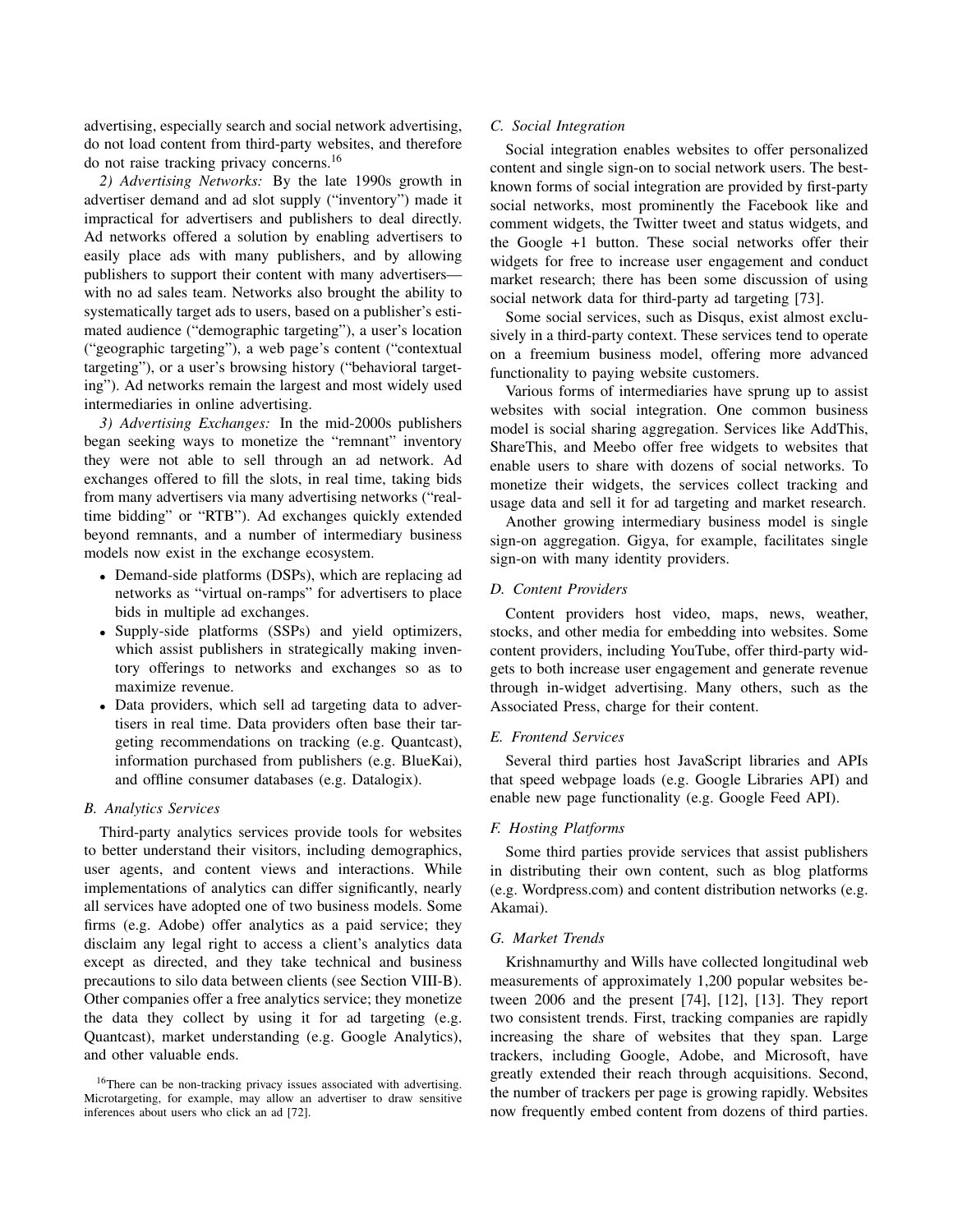# VI. ECONOMICS OF THIRD-PARTY WEB TRACKING

Proponents of web tracking often make the economic claim that it is needed to subsidize web services through advertising (e.g. [75], [76], [77], [78]). We believe the claim is subject to debate [79], and central questions remain open:

- *Which segments of the online advertising market depend on third-party tracking, and how is it used?* It appears that only a small share of online advertising is behaviorally targeted [79]. The extent to which advertising relies on other uses of tracking is unclear.
- *What marginal tradeoffs do advertisers face for each use of tracking information?* If tracking-based advertising becomes less feasible or more costly, advertisers will reallocate their expenditures.<sup>17</sup> How they choose to reallocate will depend on the effectiveness and cost of the next-best alternatives to tracking-based advertising. Note that effectiveness and cost point in opposite directions—an advertiser may, for example, invest more in an advertising approach that is per-ad slightly less effective but also per-ad significantly less expensive.<sup>18</sup>
- *To what extent can privacy-preserving technologies replace current uses of tracking?* A number of designs have been advanced that, while not perfect substitutes, would enable much of the advertising functionality that tracking supports (see Section VIII-A). Limitations on tracking could incentivize advertising companies to develop and implement privacy-preserving technologies.
- *What proportion of users would consent to tracking or pay if required to access a service?* If diminished tracking-based advertising does impact publishers, they could require visitors to either pay or consent to tracking. Some proportion of users would choose either option rather than forgo the service.

Given the public attention to third-party web tracking, there is surprisingly scant research on these central issues.

A 2009 industry-sponsored paper by Beales [80] has been widely cited (e.g. [50]) for the proposition that behavioral targeting brings in substantially more value than other forms of ad targeting. Beales's study found that behaviorally targeted advertising was roughly twice as expensive and twice as effective as untargeted ("run of network") advertising. There are at least three problems with the methodology used in the study. First, the paper relies on data from a small, unrepresentative sample of advertising networks. Some statistics rely on data from fewer than five companies. The participating companies self-selected and were aware of the purpose of the study. Second, the paper compares behavioral advertising to untargeted advertising. As noted earlier, the relevant comparison is to the next-best alternative (e.g. contextual targeting). Third, the study concludes that behavioral advertising brings value to publishers through increased effectiveness and price. But, as noted earlier, increased price decreases the marginal value of behavioral advertising to advertisers.

Proponents of third-party web tracking have also frequently cited a 2011 paper by Goldfarb and Tucker [81], [82] reporting a 65% decrease in EU advertising effectiveness after the 2002 ePrivacy Directive was transposed by member states. We find four flaws in the Goldfarb and Tucker study. First, the analysis relies exclusively on self-reported data from one company's surveys of web users. The paper does not explain how the data was collected, let alone demonstrate how it is valid and reliable. In fact, the survey data appears to have a number of oddities. It suggests, for example, that after the EU ePrivacy Directive non-EU advertising was twice as effective on EU viewers as on non-EU viewers.

Second, the Goldfarb and Tucker data is not controlled for types of ad targeting. Behavioral advertising may only account for a slight share of the advertising in the study.

Third, the Goldfarb and Tucker study appears to incorrectly assume that the 2002 EU ePrivacy Directive significantly altered online advertising behavior in Europe. In fact, advertising practices in the EU were largely unaffected by the ePrivacy Directive (see Section IV-C).

Fourth, the study seems to overlook changes in the online advertising market. Behavioral advertising was scarce in 2001 and a very small share of online advertising in 2008 [79]. The same time period yielded significant advances in contextual and demographic ad targeting. If the EU law negatively affected behavioral advertising, we should expect an across-the-board performance lift for EU and non-EU ads, with a slightly greater rise in non-EU performance. Instead, the authors predict and demonstrate a significant decrease in EU performance and near-constant non-EU performance.

A final study, by Yan et al. [83], has been widely miscited by supporters of third-party tracking. In that paper, the authors persuasively demonstrate that ideal behavioral targeting could substantially improve the effectiveness of first-party advertising on the Bing search engine. The paper does not examine behavioral advertising in practice or thirdparty behavioral advertising.

# THIRD-PARTY WEB TRACKING TECHNOLOGY

# VII. TRACKING TECHNOLOGIES

While the debates surrounding web tracking tend to focus on HTTP cookies, there are myriad stateful ("supercookie") and stateless ("fingerprinting") technologies that can be used to pseudonymously correlate web activities.<sup>19</sup>

<sup>&</sup>lt;sup>17</sup>In economic terms: there are cross-demand elasticities between tracking and non-tracking forms of advertising.

<sup>&</sup>lt;sup>18</sup> Advertising auction mechanisms further complicate the inquiry, since they limit the surplus that advertisers can capture from better ad targeting.

 $19A$  note on jargon: when a non-cookie tracking technology is used to recreate a deleted tracking cookie, it is dubbed a "zombie cookie."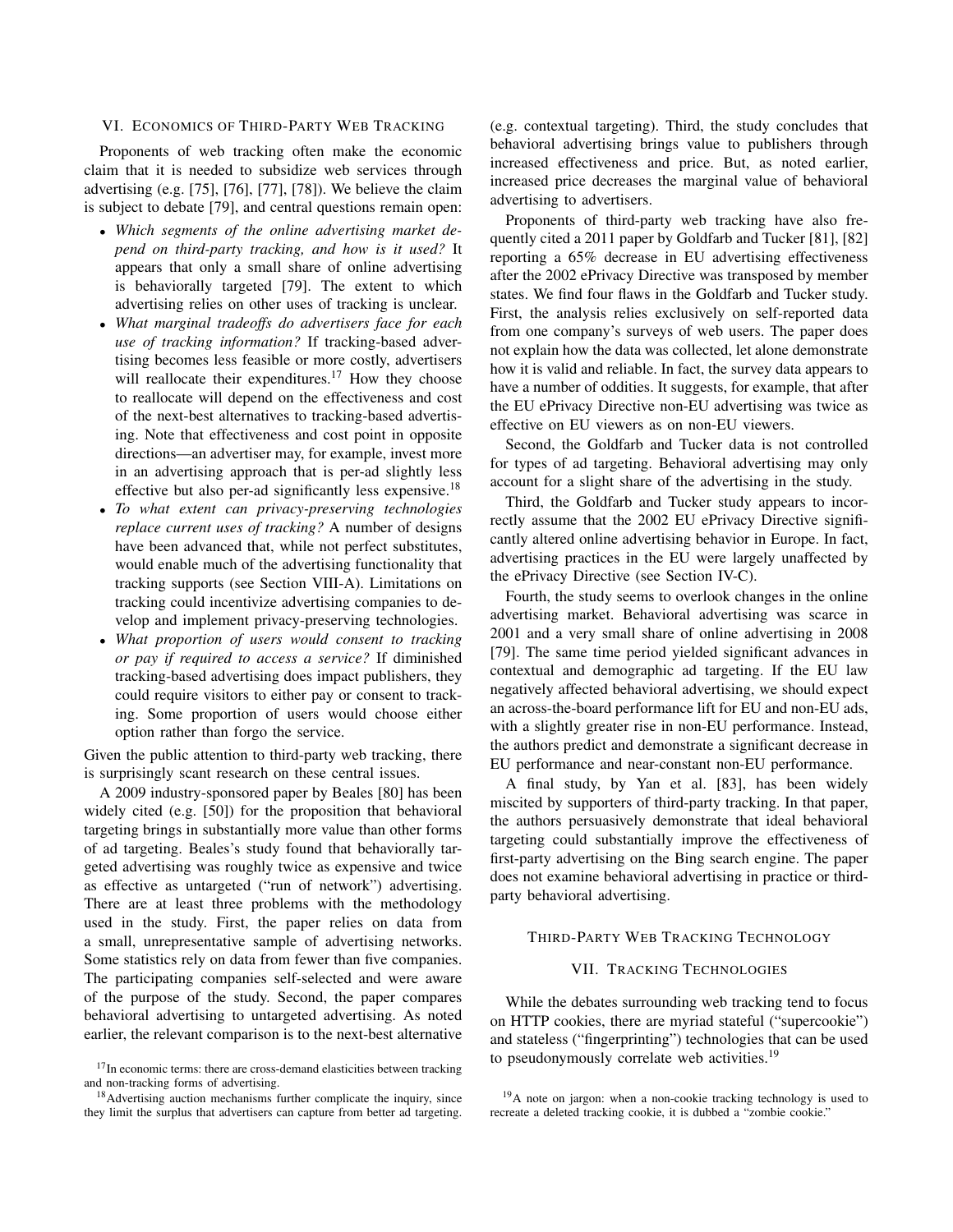| Table III                                   |  |  |  |  |
|---------------------------------------------|--|--|--|--|
| <b>NON-COOKIE WEB TRACKING TECHNOLOGIES</b> |  |  |  |  |

(a) "Supercookies"

| HTTP authentication <sup>†</sup> [84]                                  |  |  |
|------------------------------------------------------------------------|--|--|
| HTTP caching ("cache cookies")                                         |  |  |
| cache control                                                          |  |  |
| ETags* ("ETag cookies") [85]                                           |  |  |
| Last-Modified $[85]$ (e.g. $[86]$ )                                    |  |  |
| cache content                                                          |  |  |
| resource (e.g. JavaScript, HTML, CSS, or media)*                       |  |  |
| status code                                                            |  |  |
| redirect location (e.g. [87])                                          |  |  |
| hits and misses $(e.g. [88])$                                          |  |  |
| TLS/SSL session ID [89]                                                |  |  |
| browsing history <sup>††</sup>                                         |  |  |
| userData storage (Internet Explorer only)*                             |  |  |
| HTML5 storage (session, local, and global)*                            |  |  |
| HTML5 protocol handlers <sup>†</sup>                                   |  |  |
| HTML5 content handlers <sup>†</sup>                                    |  |  |
| W3C geolocation API permission <sup>†</sup>                            |  |  |
| window.name property* (session only)                                   |  |  |
| HTTP strict transport security [90]                                    |  |  |
| plug-in storage* (e.g. Flash local shared objects, or "Flash cookies") |  |  |
| DNS cache                                                              |  |  |
|                                                                        |  |  |

∗ Observed in use by a third-party website.

† User intervention required.

†† Largely inaccessible in newer browsers, but see [88], [91].

| (b) Active "Fingerprinting" | (c) Passive "Fingerprinting" |
|-----------------------------|------------------------------|
| operating system            | <b>IP</b> address            |
| CPU type                    | operating system             |
| user agent                  | user agent                   |
| time zone                   | language                     |
| clock skew                  | HTTP accept headers          |
| display settings            |                              |
| installed fonts             |                              |
| installed plugins           |                              |
| enabled plugins             |                              |
| supported MIME types        |                              |
| cookies enabled             |                              |
| third-party cookies enabled |                              |

# *A. Stateful Tracking ("Supercookies")*

A website can encode a globally unique pseudonymous device identifier into any stateful web technology so long as it persists at least  $log_2 n$  bits, where n is the number of Internet-connected devices (presently roughly 5 billion, requiring 33 bits). Table  $III(a)$  provides a list of commonly deployed stateful web technologies and notes which have been observed in use for third-party web tracking. The evercookie library [92] provides a reference implementation for many of these tracking techniques.

Soltani et al. [14], McDonald and Cranor [93], and Ayenson et al. [8] report extensive use of Flash storage by popular websites, and Ayenson et al. found some use HTML5 local storage.

A number of online advertising companies, including ClearSpring, Interclick, Specific Media, and Quantcast, have been discovered using Flash cookies to track users. In mid-2011 Soltani [9] found that a third-party analytics service, KISSmetrics, was using cookies, Flash cookies, ETag cookies, cache cookies, userData, and HTML5 local storage, and that the non-cookie tracking technologies were used to recreate a cookie if deleted. We discovered that Microsoft was using an ETag cookie and a cache cookie in connection with its script for syncing an advertising identifier across web properties [94].

# *B. Stateless Tracking ("Fingerprinting")*

A website may be able to learn properties about the browser that, taken together, form a unique or nearly unique identifier [95], [96]. Some properties require active discovery through a script or plug-in (Table III(b)). Other properties can be passively learned from network traffic (Table III(c)).

In a 2010 sample of nearly 500,000 browsers Eckersley reported 83.6% were uniquely identified with a subset of active fingerprinting features. 94.2% of browsers with Flash or Java enabled were uniquely identified. While fingerprints changed quickly, a simple matching algorithm was able to associate new and old fingerprints with over 99% precision.

Several companies, including 41st Parameter/AdTruth, BlueCava, and iovation, advertise commercial browser fingerprinting technology.

Passive fingerprinting is particularly problematic since it cannot be detected with web measurement. Further research is needed to understand how effective passive fingerprinting is and what steps websites can take to scrub passive fingerprinting data from their logs. A recent study of Hotmail and Bing users by Yen et al. [97] suggests passive fingerprinting may be sufficient to track many stationary browsers.

#### VIII. PRIVACY-PRESERVING THIRD-PARTY SERVICES

There have been several efforts at designing third-party services that would capture the economic value of particular uses of tracking while preserving user privacy. Current proposals are based on a narrow subset of business models; further work is needed to support privacy across the range of evolving third-party website business models (Section V).

### *A. Behavioral Advertising*

Privad [98] is designed to conceal a user's activities from an advertising network by interposing an anonymizing proxy between the browser and the ad network. In this approach, trusted client software subscribes to streams of possibly relevant ads, selects relevant ads locally, submits candidates for auction, and then reports results. While the Privad model is designed to offer comprehensive privacy guarantees, it requires broad adoption of high-performance anonymizing proxies. This seems unlikely in the near future.

In an extension to Privad [99], Reznichenko et al. evaluate designs for privacy-preserving advertising auctions. The work emphasizes the trade-off between an advertising company's ability to conceal its ranking algorithm and bids and a user's ability to prevent pseudonymous tracking.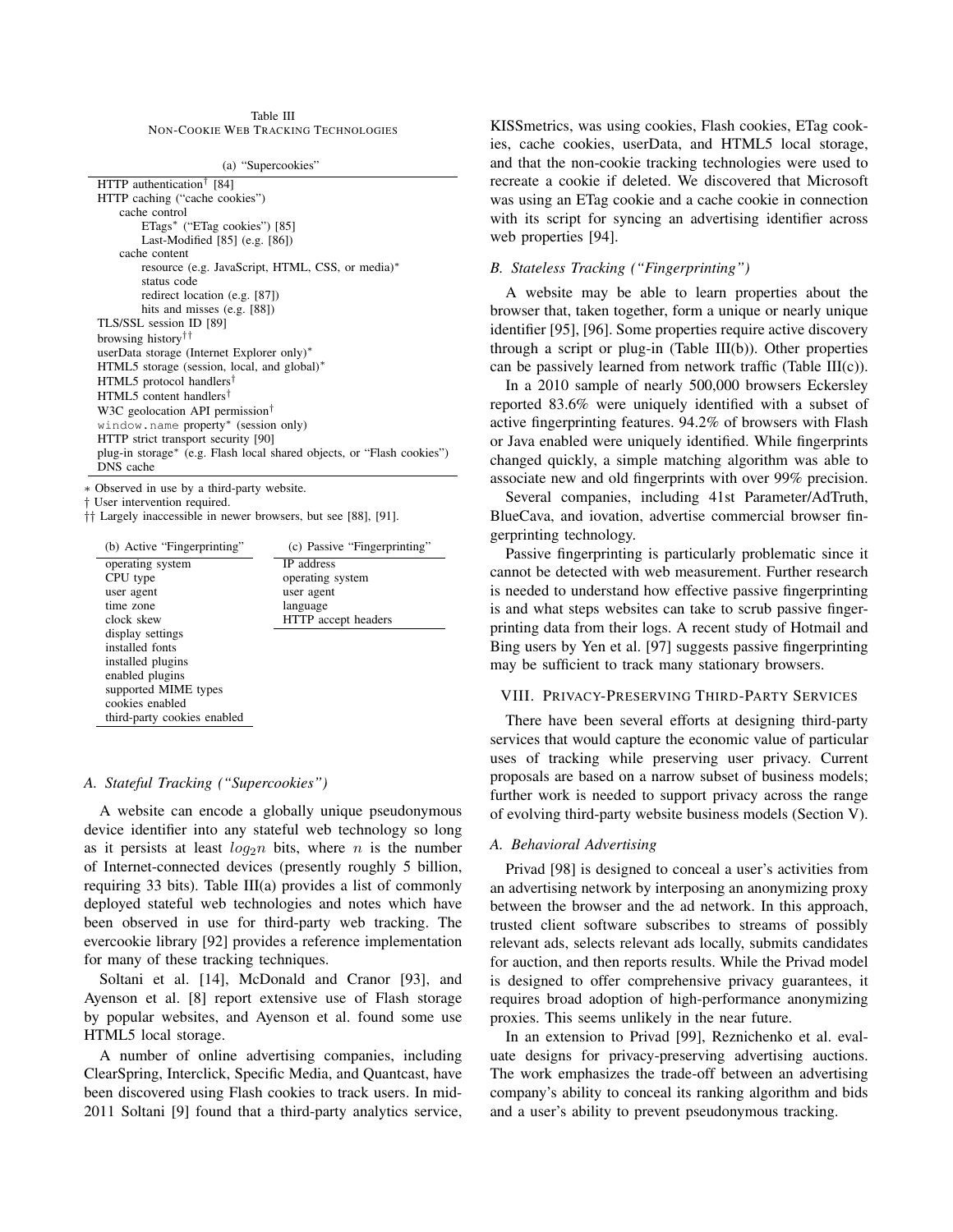Like Privad, Adnostic [100] uses client-based functionality to perform ad selection, but it eliminates anonymizing proxies at the cost of less precise ad targeting. Adnostic also simplifies cost-per-click billing by allowing the advertising network to learn of a user's ad clicks. Cost-per-impression billing would still require a low-performance trusted intermediary so as to not reveal the user's ad impressions. As implemented, Adnostic requires a browser extension, which is a practical barrier to more widespread adoption.

RePriv [101], by Fredrikson and Livshits, is a verifiable policy architecture that enables users to selectively grant permission for generating and sharing client-side data stores that enable website personalization. The RePriv model holds promise as a general-purpose platform for building privacypreserving advertising like Privad and Adnostic. But, like Adnostic, RePriv would have to be translated from its current implementation as a single-platform browser extension into existing web technologies for near-term deployment.

Bilenko and Richardson [102] propose an approach for keyword-based search advertising that provides privacy against a weaker threat model. The search advertising company is trusted to temporarily compute on user profile data, but then store the data in the browser and delete its copy. The authors ran their algorithm against 60 days of Bing search advertising logs and achieved almost all the benefit of current server-side behavioral targeting. Specifically, they report capturing over 95% of the increase in click-through rates, generating approximately 4% greater revenue than search advertising without behavioral targeting. We are skeptical that the temporary data-use model is likely to be adopted; web services in general, and online advertising companies in particular, have historically been loath to voluntarily discard logs. The model also introduces the risk of inadvertent or surreptitious collection of third-party tracking data.

### *B. Analytics*

Some analytics services have taken technical and legal precautions to silo tracking data for each first-party website.

Several free and paid services, including Google Analytics and Adobe SiteCatalyst (formerly Omniture), use the same-origin policy to restrict the scope of pseudonymous identifiers to a first-party website. Google uses a first-party cookie to achieve this; Adobe offers the choice of a cookie scoped to a first-party subdomain CNAMEd to Adobe (e.g. metrics.apple.com) or a cookie scoped to a unique Adobe subdomain (e.g. paypal.112.2o7.net).

Google Analytics offers an opt-in feature to websites that prevents logging the last octet of a user's IP address  $($ anonymizeIp).<sup>20</sup> This privacy option does not seem to reduce the benefit of the service since Google Analytics does not report IP addresses, and geolocation (the only reported measurement that relies on IP addresses) is unlikely to vary much by the last octet. We nonetheless found barely any use of the option: in an August 2011 crawl of the Alexa top 10,000 global websites, anonymizeIp was set on only 63 of 4861 (1.3%) reports to Google Analytics.

Paid analytics services usually promise by contract to make no use of the data they collect except as directed by their clients, and they impose internal business controls to ensure each client's data remains segregated. Adobe, for example, makes these guarantees [103]: "Although the data generated by Adobe's products resides on Adobe's servers, each customer owns the data generated by the use of its site. By contract, Adobe has no right to access or use this data. In addition, Adobe does not allow use of the data for any purpose other than those of the owner (web publisher); that is, Adobe silos each customer's data for use by that customer."

#### IX. USER CHOICE MECHANISMS

Three technical solutions have been advanced for giving users control over third-party web tracking: opt-out cookies, blocking, and Do Not Track.

# *A. Opt-Out Cookies and the AdChoices Icon*

User choice in current online advertising self-regulation is implemented with opt-out cookies. There are several problems with this approach. First, it requires manual updating. To opt out of new third parties, a user has to install new cookies. Second, cookies expire, so a user has to periodically renew opt-out cookies. Third, users may clear their cookies, inadvertently removing their opt-out preferences. Fourth, opt-out cookies are fragile; it is easy for a third party to improperly set or delete an opt-out cookie. Fifth, optout cookies scale poorly; each third-party PS+1 requires a network roundtrip, resulting in a sluggish user experience when changing many preferences. Browser extensions for persisting opt-out cookies, such as TACO or Google Keep My Opt Outs, largely mitigate these issues at the cost of usability.

Many online advertising companies have begun to insert an "AdChoices" icon (13x13px) and text (10pt) into display ads (Figure 2(b)) to increase user awareness of behavioral targeting and existing self-regulatory choice mechanisms. Clicking the icon provides additional information about how the ad was targeted and, in many cases, a link to landing page where the user can set opt-out cookies.

Several studies have called into question the usability of the self-regulatory opt-out model.

Before the deployment of the AdChoices icon an industryfunded policy group conducted a large-audience usability survey [106]. It found that a 31x31px icon with 18pt font (Figure 3(a)) was not very effective at conveying information about behavioral targeting practices ("substantial repetition and consumer education may be needed to improve [the

 $^{20}$ It is unclear how much privacy is afforded by this measure [97].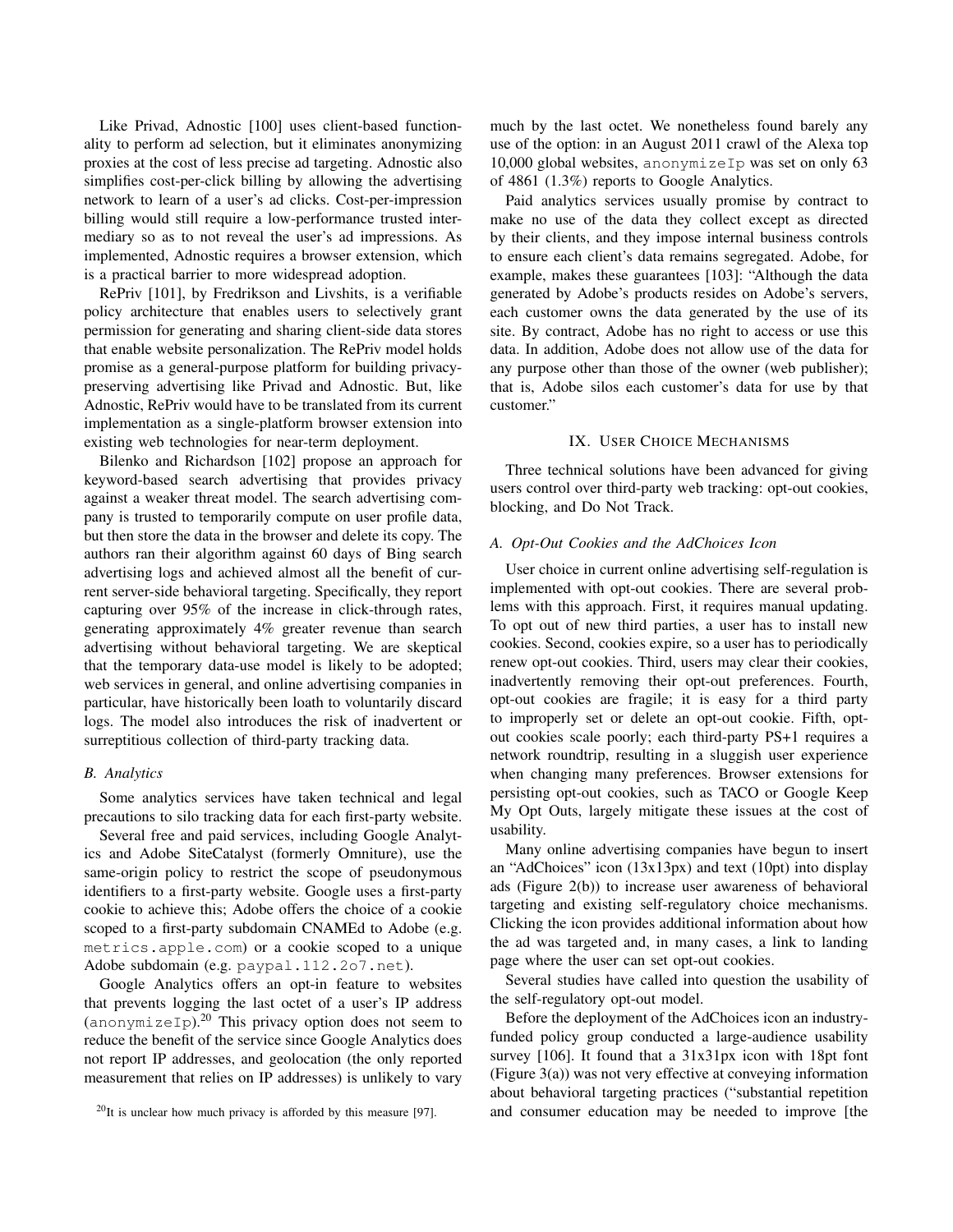



(a) Proposed icon and text [104] (actual size at 115 DPI). (b) Implemented icon and text [105] (actual size at 115 DPI).

icon's] communication effectiveness over time"), and that the text "AdChoice" performed worse than alternatives.

McDonald and Cranor [34] conducted a large-audience survey on user perceptions of a self-regulatory opt-out page. 88% of participants understood that the page related to online advertising and opting out, but only 11% correctly responded that the page allows opting out of behavioral targeting, not tracking (34%), ads from specific companies (25%), or some proportion of advertising (18%).

Leon et al. [107] examined the usability of two other selfregulatory websites with five in-laboratory participants each. On one website, the Digital Advertising Alliance, only one of the five users was able to opt out without guidance, and none of the users correctly understood the implications of opting out. On the other website, Evidon, four of the five users were able to opt out without guidance, though it took the participant who chose to opt out of all companies 47 minutes to exercise his or her preferences. Once again none of the users correctly understood what opting out would do.

Leon et al. also studied the usability of the TACO extension. All five participants enabled persistent opt-out cookies, the default setting.

Hernandez et al. [105] measured the prevalence of the AdChoices program on the Alexa U.S. 500 top homepages. They found an icon in only 9.9% of third-party ads and an icon and text in only 5.1%.

The online advertising trade groups have declined to provide overall usage statistics of opt-out cookies. Anecdotal reports (e.g. [108]) place usage at less than 1% of browsers.

# *B. Blocking*

Given the myriad approaches to tracking a browser many of which require nothing more than an HTTP roundtrip—the most effective user self-help tools<sup>21</sup> function by blocking third-party web content. Nearly all tools consist of a block list, either available as a subscription for a browser extension or wrapped in a configurable browser extension.

To understand the effectiveness of blocking, we conducted three consecutive FourthParty crawls of the Alexa U.S. top 500 with each of 11 blocking tools installed [110]. We also conducted a baseline crawl to estimate which PS+1s were third-party trackers. For each tool we calculated three values relative to baseline and averaged across all trackers: pages with an HTTP request to a tracker, pages with an HTTP Set-Cookie response from a tracker, and cookies added less cookies deleted by a tracker.<sup>22</sup> Figure 3 presents our results.

We found significant variability in performance. The most effective tool was a combination of community-maintained Fanboy's Lists for blocking ads, surreptitious tracking, and social content. All of the top performing tools blocked thirdparty advertising, an unsurprising result since there is no clean division between advertising content and advertisingrelated tracking content. The block list from TRUSTe was not only the least effective, but it also would override other lists to allow tracking by several sizable third parties.

Leon et al. [107] examined the usability of the Ghostery, Adblock Plus, and Internet Explorer Tracking Protection List blocking tools. Two of the five Ghostery users believed they had enabled the extension's blocking feature when, in fact, they had not. All five of the Adblock Plus users configured the extension with a default advertisement blocking list; none installed additional lists to block non-advertising trackers. All five Internet Explorer Tracking Protection List users

<sup>21</sup>For brevity we do not address private browsing [109], third-party cookie blocking, and other self-help approaches to mitigating tracking. A fuller discussion is available in [110].

 $22$ We included this noisy metric to roughly gauge the effectiveness of third-party cookie blocking and TrackerBlock, a tool that prevents several forms of stateful tracking.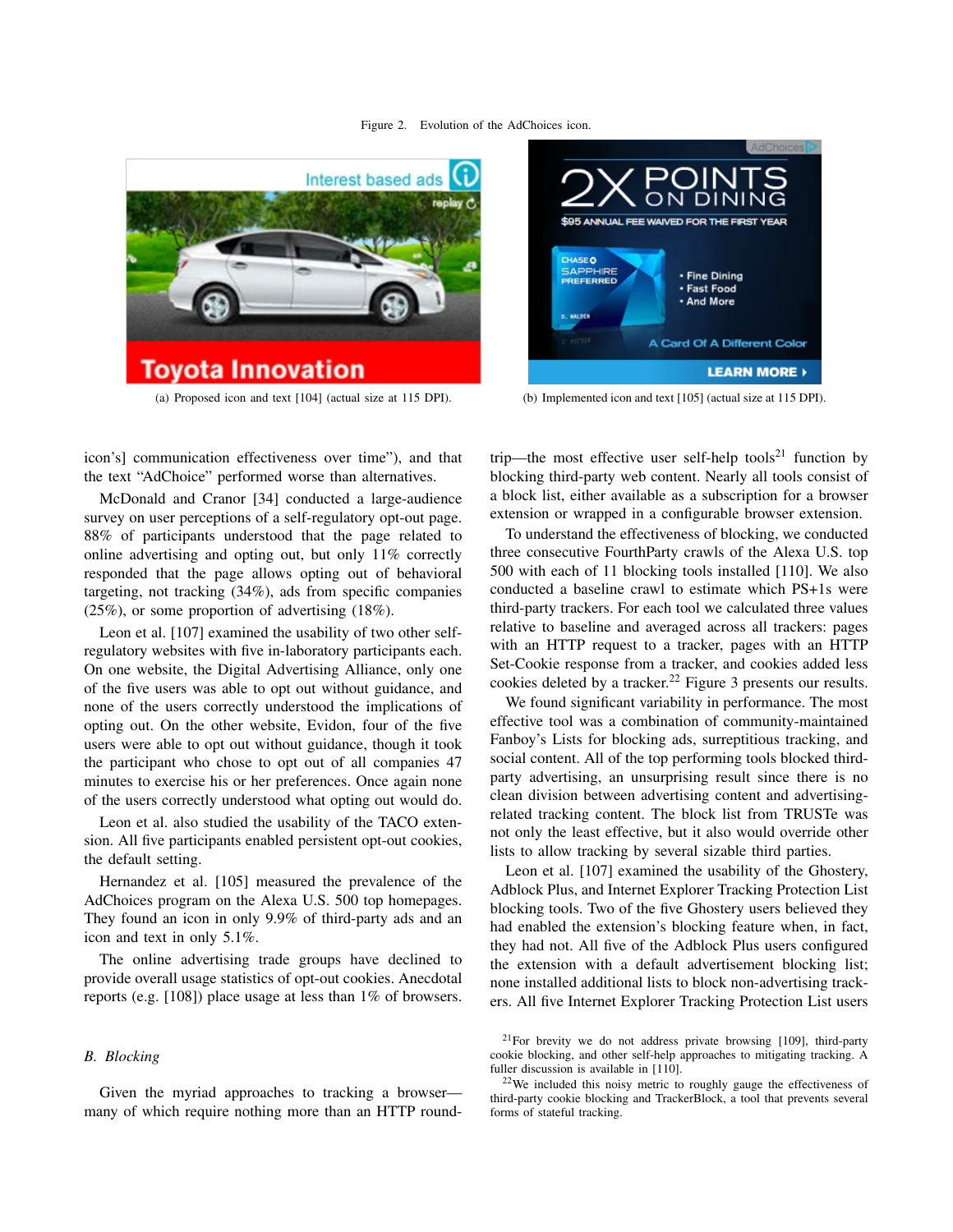

retained the default setting, to not block any content; they all believed they had configured the option to substantially or completely block tracking.

In sum: blocking can be fairly effective, but it is only a realistic solution for advanced users.

# *C. Do Not Track*

Do Not Track uses a combination of technology and policy to provide consumer choice over web tracking. The World Wide Web Consortium (W3C) is presently standardizing Do Not Track; the W3C's working group has not yet reached consensus on the technology or policy components.

The Do Not Track technology is simply an HTTP header, DNT, that signals a user's preference about web tracking. Associated technologies have been proposed that would allow a website to request exceptions and signal its own tracking status. Firefox, Internet Explorer, Safari, and Opera presently support a Do Not Track opt-out preference (sending the DNT: 1 header). Google has pledged to add the feature to Chrome. As of late 2011, Mozilla [111] reported 5.6% usage in desktop Firefox and 17.1% usage in Firefox Mobile.

Roughly twenty websites presently honor the Do Not Track technology, and the Digital Advertising Alliance recently pledged [39] that its about eighty member companies would begin supporting the header.

Do Not Track enforcement could be accomplished through measurement of tracking technologies, using tools like FourthParty.<sup>23</sup> In mid-2011 we identified two advertising companies that were surreptitiously taking steps to honor Do Not Track [113], suggesting the approach is quite viable.

The Do Not Track policy defines what websites must do when they receive a Do Not Track header. Debates over the Do Not Track policy have been largely coextensive with debates over third-party web tracking policy (see Section III-E). Policymakers, consumer advocates, and researchers are in general agreement that Do Not Track must significantly curtail third-party information collection. The recent DAA commitment only requires a third-party website to stop per-device content personalization if it receives a Do Not Track signal (see Section IV-C).

# X. CONCLUSION

This paper surveyed policy and technology issues in thirdparty web tracking as of early 2012. The field is rapidly changing; new announcements, questions, and research results appear by the week. We hope the information presented here provides security and privacy researchers with the background necessary to contribute to this developing field and to meaningfully participate in the ongoing public debate.

# ACKNOWLEDGEMENTS

We thank Jovanni Hernandez and Akshay Jagadeesh for their invaluable research assistance. This paper benefited from feedback provided by Nick Doty, Peter Eckersley, Aleecia McDonald, Hart Montgomery, Arvind Narayanan, Ashkan Soltani, Thomas Steinke, and many others. All errors and omissions are solely our own.

The authors acknowledge the support of the National Science Foundation, the Air Force Office of Scientific Research, the Office of Naval Research, and Stanford University.

#### **REFERENCES**

- [1] World Wide Web Consortium. Content Security Policy. [Online]. Available: http://w3.org/TR/CSP/
- [2] J. Grossman, R. Hansen, P. D. Petkov, A. Rager, and S. Fogie, *XSS Attacks: Cross-Site Scripting Exploits and Defense*. Burlington, MA: Syngress, 2007.
- [3] A. Barth, C. Jackson, and J. C. Mitchell, "Robust defenses" for cross-site request forgery," in *Proceedings of the 2008 ACM Conference on Computer and Communications Security*, October 2008.
- [4] W. Zeller and E. W. Felten, "Cross-site request forgeries: Exploitation and prevention," Princeton University, Tech. Rep., September 2008.

 $^{23}$ In the advertising space, Do Not Track might also be enforced by monitoring ad distributions for evidence of behavioral targeting. It is unclear how feasible this approach is [112].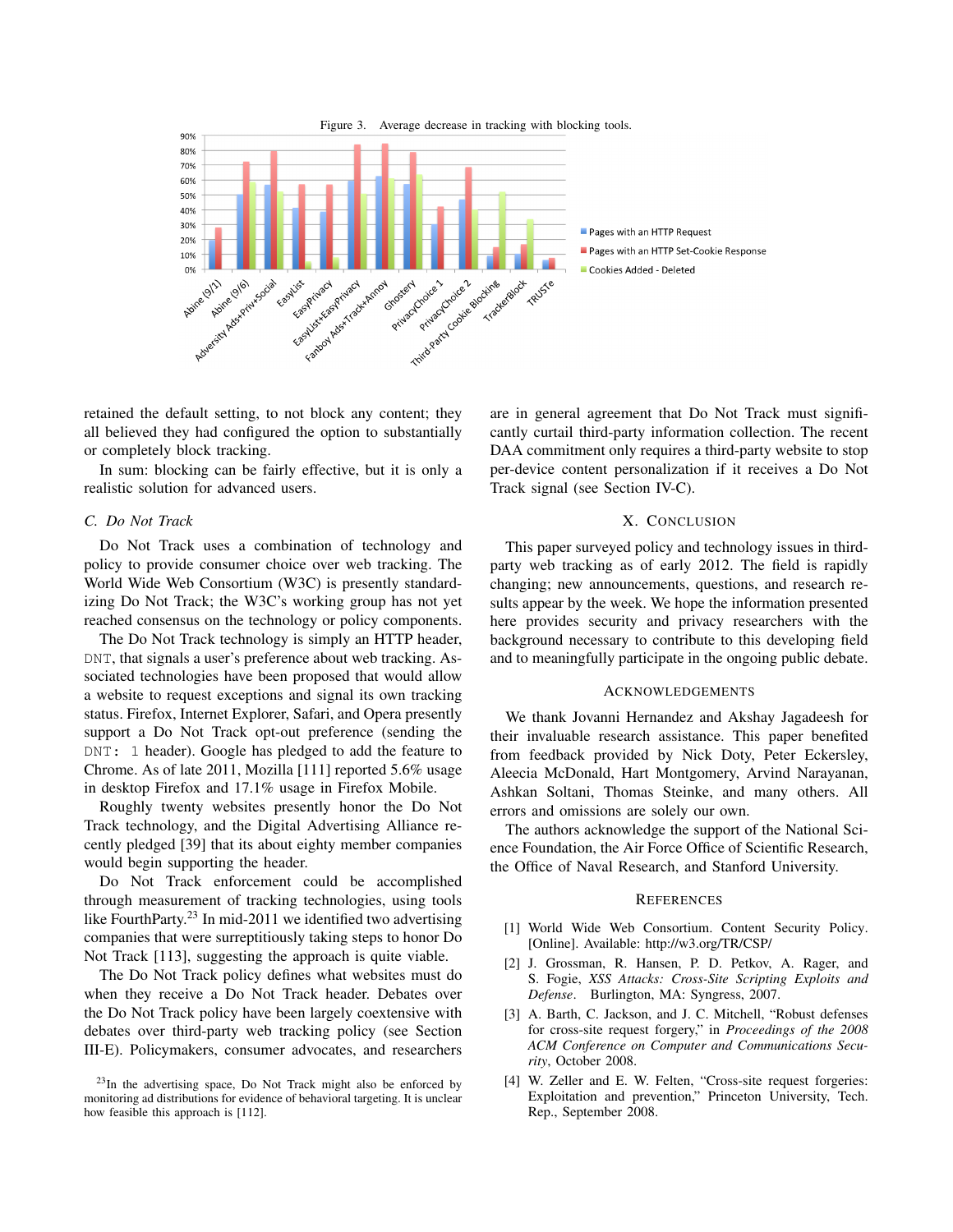- [5] W. Enck, P. Gilbert, B. Chun, L. P. Cox, J. Jung, P. Mc-Daniel, and A. N. Sheth, "TaintDroid: An informationflow tracking system for realtime privacy monitoring on smartphones," in *Proceedings of the 9th USENIX Symposium on Operating Systems Design and Implementation*, October 2010.
- [6] S. Thurm and Y. I. Kane, "Your apps are watching you," *The Wall Street Journal*, December 2010.
- [7] J. Mayer. (2011, July) Tracking the trackers: To catch a history thief. [Online]. Available: http://cyberlaw.stanford. edu/node/6695
- [8] M. Ayenson, D. J. Wambach, A. Soltani, N. Good, and C. J. Hoofnagle, "Flash cookies and privacy II: Now with HTML5 and ETag respawning," July 2011.
- [9] A. Soltani. (2011, August) Respawn redux. [Online]. Available: http://ashkansoltani.org/docs/respawn\_redux.html
- [10] B. Krishnamurthy and C. Wills, "Privacy leakage vs. protection measures: the growing disconnect," in *Proceedings of the Web 2.0 Security and Privacy Workshop*, May 2011.
- [11] ——, "On the leakage of personally identifiable information via online social networks," in *Proceedings of the ACM Workshop on Online Social Networks*, August 2009.
- [12] B. Krishnamurthy and C. E. Wills, "Privacy diffusion on the web: A longitudinal perspective," in *Proceedings of the 18th Conference on the World Wide Web*, April 2009.
- [13] ——, "Generating a privacy footprint on the Internet," in *Proceedings of the 6th ACM Conference on Internet Measurement*, October 2006.
- [14] A. Soltani, S. Canty, Q. Mayo, L. Thoma, and C. J. Hoofnagle, "Flash cookies and privacy," August 2009.
- [15] F. Roesner, T. Kohno, and D. Wetherall, "Detecting and defending against third-party tracking on the web," in *Proceedings of the 9th USENIX Symposium on Networked Systems Design and Implementation*, April 2012.
- [16] P. G. Leon, L. F. Cranor, A. M. McDonald, and R. McGuire, "Token attempt: The misrepresentation of website privacy policies through the misuse of P3P compact policy tokens," in *Proceedings of the 2010 Workshop on Privacy in the Electronic Society*, October 2010.
- [17] D. Jang, R. Jhala, S. Lerner, and H. Shacham, "An empirical study of privacy-violating information flows in JavaScript web applications," in *Proceedings of the 2006 ACM Conference on Computer and Communications Security*, October 2010.
- [18] ECMA. Harmony proxies. [Online]. Available: http: //wiki.ecmascript.org/doku.php?id=harmony:proxies
- [19] J. Mayer. (2011, October) Tracking the trackers: Where everybody knows your username. [Online]. Available: http://cyberlaw.stanford.edu/node/6740
- [20] A. Narayanan. (2011, July) There is no such thing as anonymous online tracking. [Online]. Available: http: //cyberlaw.stanford.edu/node/6701
- [21] Datalogix. Datalogix privacy policy. [Online]. Available: http://datalogix.com/privacy/
- [22] D. Perito, C. Castelluccia, M. A. Kaafar, and P. Manilsr, "How unique and traceable are usernames?" in *Proceedings of the 2011 Privacy Enhancing Technologies Symposium*, 2011.
- [23] D. Irani, S. Webb, C. Pu, and K. Li, "Personal-information

leakage from multiple online social networks," *IEEE Internet Computing*, May 2011.

- [24] D. Irani, S. Webb, K. Li, and C. Pu, "Large online social footprints - an emerging threat," in *Proceedings of the 2009 International Conference on Computational Science and Engineering*, August 2009.
- [25] A. Narayanan. (2008, November) Lendingclub.com: A de-anonymization walkthrough. [Online]. Available: http: //33bits.org/2008/11/12/57/
- [26] Mozilla Foundation. Public suffix list. [Online]. Available: http://publicsuffix.org/
- [27] A. Narayanan. (2010) How Google Docs leaks your identity. [Online]. Available: http://33bits.org/2010/02/22/ google-docs-leaks-identity/
- [28] L.-S. Huang and C. Jackson, "Clickjacking attacks unresolved," July 2011.
- [29] A. Narayanan and V. Shmatikov, "Robust de-anonymization of large datasets," in *Proceedings of the 2008 IEEE Symposium on Security and Privacy*, May 2008.
- [30] ——, "De-anonymizing social networks," in *Proceedings of the 2009 IEEE Symposium on Security and Privacy*, May 2009.
- [31] A. Acquisti, R. Gross, and F. Stutzman, "Faces of Facebook," in *Black Hat 2011*, August 2011.
- [32] Epsilon. (2011, April) Epsilon notifies clients of unauthorized entry into email system. [Online]. Available: http://epsilon.com/news-events/press-releases/2011/ epsilon-notifies-clients-unauthorized-entry-email-system
- [33] J. Turow, J. King, C. J. Hoofnagle, A. Bleakley, and M. Hennessy, "Americans reject tailored advertising and three activities that enable it," September 2009.
- [34] A. M. McDonald and L. F. Cranor, "Beliefs and behaviors: Internet users' understanding of behavioral advertising," in *Proceedings of the 2010 Research Conference on Communication, Information and Internet Policy*, October 2010.
- [35] Gallup. (2010, December) USA Today/Gallup poll. [Online]. Available: http://gallup.com/poll/File/145334/Internet\_Ads\_ Dec 21 2010.pdf
- [36] TRUSTe and Harris Interactive. (2011, July) and online behavioral advertising. [Online]. Available: http://truste.com/ad-privacy/ TRUSTe-2011-Consumer-Behavioral-Advertising-Survey-Results. pdf
- [37] Pew Research Center. (2012, March) Search engine use 2012. [Online]. Available: http://pewinternet.org/Reports/ 2012/Search-Engine-Use-2012.aspx
- [38] Article 29 Data Protection Working Party. (2012, March) Letter to the online advertising industry. [Online]. Available: http://ec.europa.eu/justice/data-protection/ article-29/documentation/other-document/files/2012/ 20120301 reply to iab easa en.pdf
- [39] Digital Advertising Alliance. (2012, February) DAA based choice mechanism. [Online]. Available: http://aboutads.info/resource/download/ DAA\_Committment.pdf
- [40] S. Stamm. (2011, November) Why we won't enable DNT by default. [Online]. Available: http://blog.mozilla.com/ privacy/2011/11/09/dnt-cannot-be-default/
- [41] T. Lowenthal. (2011, November) Deeper discus-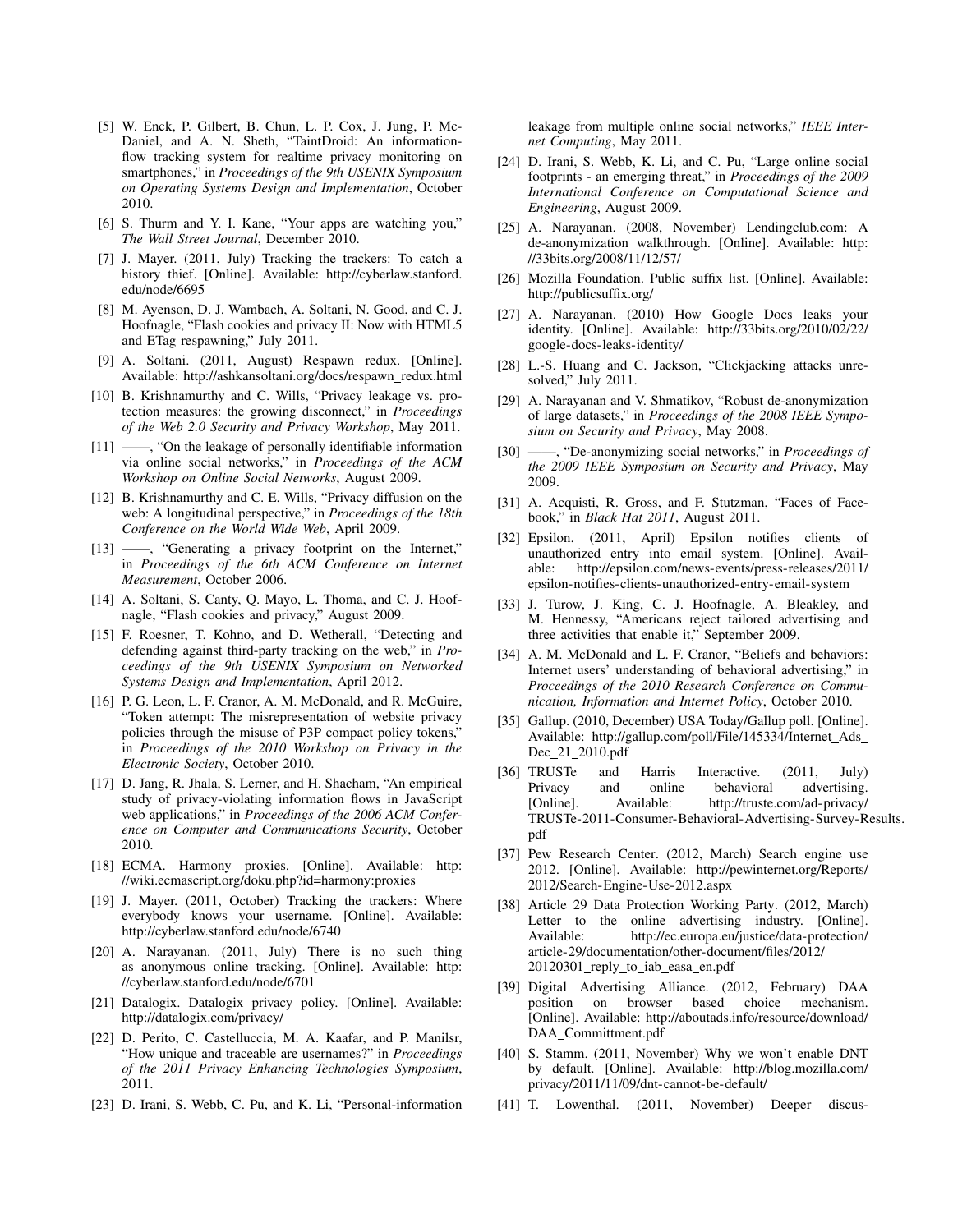sion of our decision on DNT defaults. [Online]. Available: http://blog.mozilla.com/privacy/2011/11/ 15/deeper-discussion-of-our-decision-on-dnt-defaults/

- [42] Federal Trade Commission. (2011, March) FTC puts an end to tactics of online advertising company that deceived consumers who wanted to "opt out" from targeted ads. [Online]. Available: http://ftc.gov/opa/2011/03/chitika.shtm
- [43] ——. (2011, November) Online advertiser settles FTC charges ScanScout deceptively used Flash cookies to track consumers online. [Online]. Available: http://ftc.gov/opa/ 2011/11/scanscout.shtm
- [44] ——. (2011, November) Facebook settles FTC charges that it deceived consumers by failing to keep privacy promises. [Online]. Available: http://ftc.gov/opa/2011/11/ privacysettlement.shtm
- [45] Federal Trade Commission Staff, "Protecting consumer privacy in an era of rapid change," December 2010. [Online]. Available: http://ftc.gov/os/2010/12/ 101201privacyreport.pdf
- [46] E. Felten, "FTC perspective," presented at W3C Workshop on Web Tracking and User Privacy, April 2011. [Online]. Available: http://w3.org/2011/track-privacy/slides/Felten.pdf
- [47] California Department of Justice. (2012, February) Attorney General Kamala D. Harris secures global agreement to strengthen privacy protections for users of mobile applications. [Online]. Available: http://oag.ca.gov/news/ press\_release?id=2630
- [48] J. Mullen, "Judge approves \$ 2.4 million Quantcast privacy settlement," *paidContent*, June 2011. [Online]. Available: http://paidcontent.org/article/419-judge-approves-2. 4-million-quantcast-privacy-settlement/
- [49] ——, "Second privacy lawsuit over 'Flash cookies' falls apart," *paidContent*, August falls apart," *paidContent*, August 2011. [Online]. Available: http://paidcontent.org/article/ 419-privacy-lawsuits-over-flash-cookies-falling-apart/
- [50] Executive Office of the President, "Consumer data privacy in a networked world," February 2012. [Online]. Available: http://whitehouse.gov/sites/default/files/privacy-final.pdf
- [51] J. Mayer. (2012, February) The FTC's chairman groks Do Not Track. [Online]. Available: http://webpolicy.org/2012/ 02/29/the-ftcs-chairman-groks-do-not-track/
- [52] Article 29 Data Protection Working Party. (2011, August) Letter to the online advertising industry. [Online]. Available: http://ec.europa.eu/justice/data-protection/ article-29/documentation/other-document/files/2011/ 20110803\_letter\_to\_oba\_annexes.pdf
- [53] ——. (2010, June) Opinion 2/2010 on online behavioural advertising. [Online]. Available: http://ec.europa.eu/justice/ policies/privacy/docs/wpdocs/2010/wp171\_en.pdf
- [54] M. Rasmussen. (2011, September) European Union ePrivacy Directive—latest update. [Online]. Available: http://blogs.omniture.com/2011/09/01/ european-union-eprivacy-directive-update/
- [55] K. Retzer and J. Lopatowska. (2011, May) How to do cookies without clear directions. [Online]. Available: http://mofo. com/files/Uploads/Images/110516-ePrivacy-Directive.pdf
- [56] N. Kroes, "Online privacy reinforcing trust and confidence," June 2011. [Online]. Available: http://europa.eu/ rapid/pressReleasesAction.do?reference=SPEECH/11/461
- [57] ——, "Why we need a sound Do-NotTrack standard

for privacy online," January 2012. [Online]. Available: http://blogs.ec.europa.eu/neelie-kroes/donottrack/

- [58] ——, "Privacy online: USA jumps aboard the "Do-Not-Track" standard," February 2012. [Online]. Available: http://blogs.ec.europa.eu/neelie-kroes/usa-do-not-track/
- [59] European Commission, "Commission proposes comprehensive reform of the data protection rules," January 2012. [Online]. Available: http://ec.europa.eu/ justice/newsroom/data-protection/news/120125\_en.htm
- [60] Network Advertising Initiative, "2008 NAI principles," 2008. [Online]. Available: http://networkadvertising.org/ Principles.pdf
- [61] Digital Advertising Alliance, "Self-regulatory principles for online behavioral advertising," July 2009. [Online]. Available: http://aboutads.info/resource/download/ seven-principles-07-01-09.pdf
- [62] Interactive Advertising Bureau Europe, "IAB Europe EU framework for online behavioural advertising," July 2011. [Online]. Available: http://iabeurope.eu/media/55448/iab% 20europe%20report%20july 28.pdf
- [63] Digital Advertising Alliance, "Self-regulatory principles for multi-site data," November 2011. [Online]. Available: http://aboutads.info/resource/download/ Multi-Site-Data-Principles.pdf
- [64] J. Mayer. (2011, November) A brief overview of the supplementary DAA principles. [Online]. Available: http: //cyberlaw.stanford.edu/node/6755
- [65] R. Gellman and P. Dixon, "Many failures: A brief history of privacy self-regulation in the united states," October 2011. [Online]. Available: http://worldprivacyforum.org/pdf/ WPFselfregulationhistory.pdf
- [66] R. Reitman. (2011, November) The DAA's selfregulatory principles fall far short of Do Not Track. [Online]. Available: https://eff.org/deeplinks/2011/ 11/daa-self-regulation-principles-fall-far-short-do-not-track
- [67] Network Advertising Initiative, "2011 annual compliance report," 2012. [Online]. Available: http://networkadvertising. org/pdfs/NAI 2011 Compliance Report.pdf
- [68] ——, "2010 annual compliance report," 2011. [Online]. Available: http://networkadvertising.org/pdfs/2010 NAI\_Compliance\_Report.pdf
- [69] ——, "2009 annual compliance report," 2009. [Online]. Available: http://networkadvertising.org/pdfs/2009 NAI\_Compliance\_Report\_12-30-09.pdf
- [70] B. Edelman, M. Ostrovsky, and M. Schwarz, "Internet advertising and the generalized second-price auction," *The American Economic Review*, vol. 97, no. 1, March 2007.
- [71] H. R. Varian, "Position auctions," *International Journal of Industrial Organization*, vol. 25, 2007.
- [72] A. Korolova, "Privacy violations using microtargeted ads," *Journal of Privacy and Confidentiality*, 2011.
- [73] E. J. Markey and J. Barton, "Letter to Mark Zuckerberg," November 2011.
- [74] B. Krishnamurthy, "Privacy leakage on the Internet," presented at IETF 77, March 2010. [Online]. Available: http://ietf.org/proceedings/77/slides/plenaryt-5.pdf
- [75] T. Vega and V. Kopytoff, "In online privacy plan, the opt-out question looms," *The New York Times*, December 2010.
- [76] M. Zaneis, "'Do Not Track' rules would put a stop to the